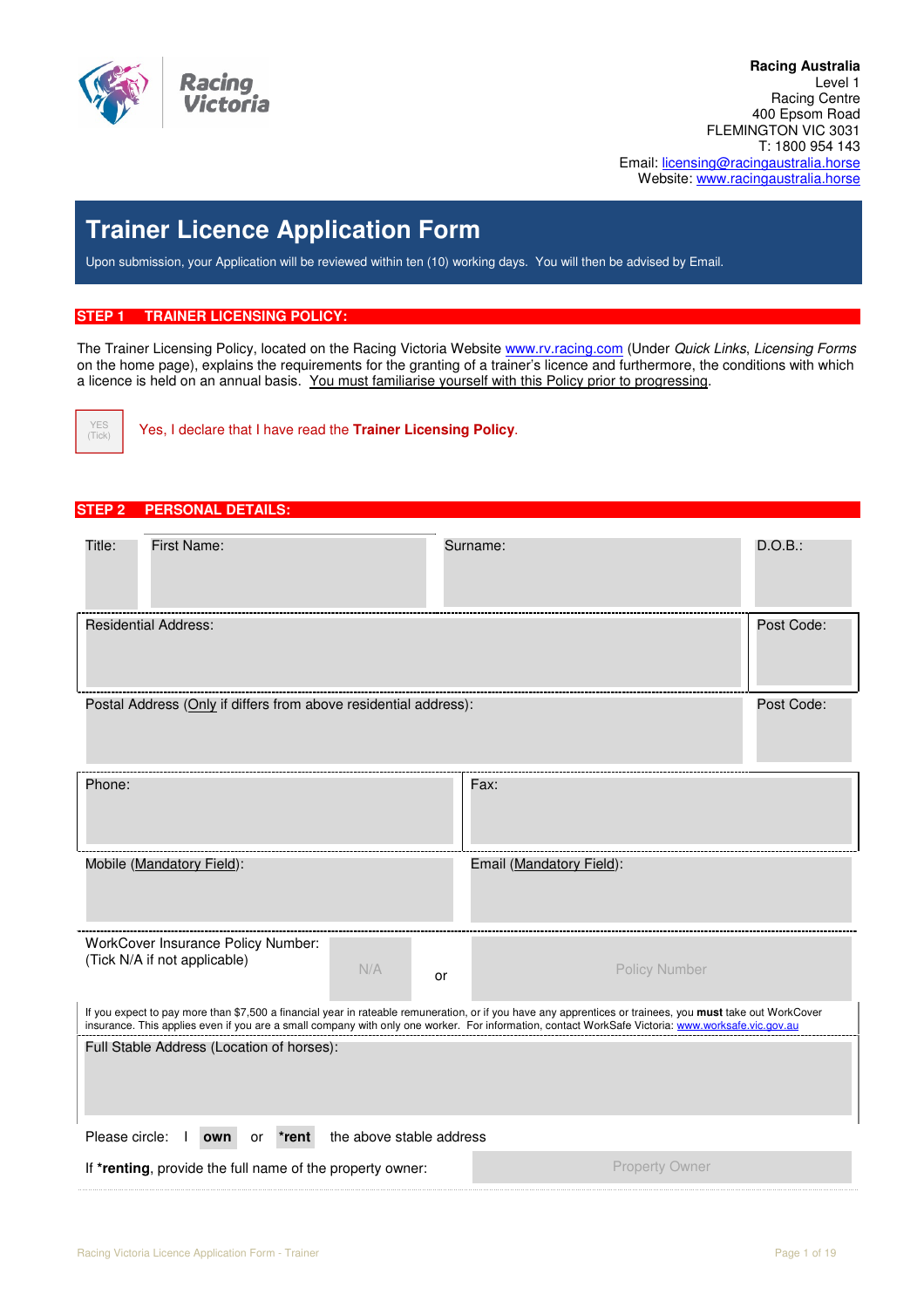| <b>STRUCTURE:</b><br>STEP <sub>3</sub>                                                                                                                                                                                                                                                                                                                                               |                                                   |
|--------------------------------------------------------------------------------------------------------------------------------------------------------------------------------------------------------------------------------------------------------------------------------------------------------------------------------------------------------------------------------------|---------------------------------------------------|
| Company:<br>As part of your training operation, are you employed by, or associated with, a business or company (to train racehorses)?<br>For example: "John Citizen Racing" employs the individual, Mr John Citizen, to train racehorses). Tick below:<br><b>NO</b><br>YES<br>or<br>(Tick)<br>(Tick)<br>If Yes, provide the Company's full name and Australian Company Number (CAN): |                                                   |
|                                                                                                                                                                                                                                                                                                                                                                                      |                                                   |
|                                                                                                                                                                                                                                                                                                                                                                                      |                                                   |
| <b>Employment:</b><br>Do you have another form of employment?                                                                                                                                                                                                                                                                                                                        | <b>YES</b><br><b>NO</b><br>or<br>(Tick)<br>(Tick) |
|                                                                                                                                                                                                                                                                                                                                                                                      | If Yes, with which Company?                       |
|                                                                                                                                                                                                                                                                                                                                                                                      |                                                   |
|                                                                                                                                                                                                                                                                                                                                                                                      | Company contact number:                           |
|                                                                                                                                                                                                                                                                                                                                                                                      |                                                   |

#### **STEP 4 MANDATORY QUALIFICATION REQUIREMENTS:**

Prior to considering an application for the grant of a trainer's licence, an applicant must complete a TAFE qualification relevant to the category of trainer's licence for which you apply.

#### **If you are a Jockey licence holder applying for a Trainer's Licence please contact the Racing Industry Skills Centre OR Skillinvest (see contact details below).**

Have you completed the relevant TAFE qualification? (Tick):



If Yes, tick the specific qualification you have completed and attach a copy of your qualification certificate:



TICK

 "Certificate IV of Racing, Thoroughbred Trainer" (or, if a Licensed Victorian Jockey (excluding Apprentices), the "Certificate IV of Racing, Thoroughbred Trainer for Jockeys") (Minimum qualification requirement for a General A, General Trainer and Restricted Trainer);

 Units; (1) Follow OH&S Procedures & Observe Environmental Work Practices; and (2) Handle Horses. (Minimum qualification requirements for a Pre-Trainer);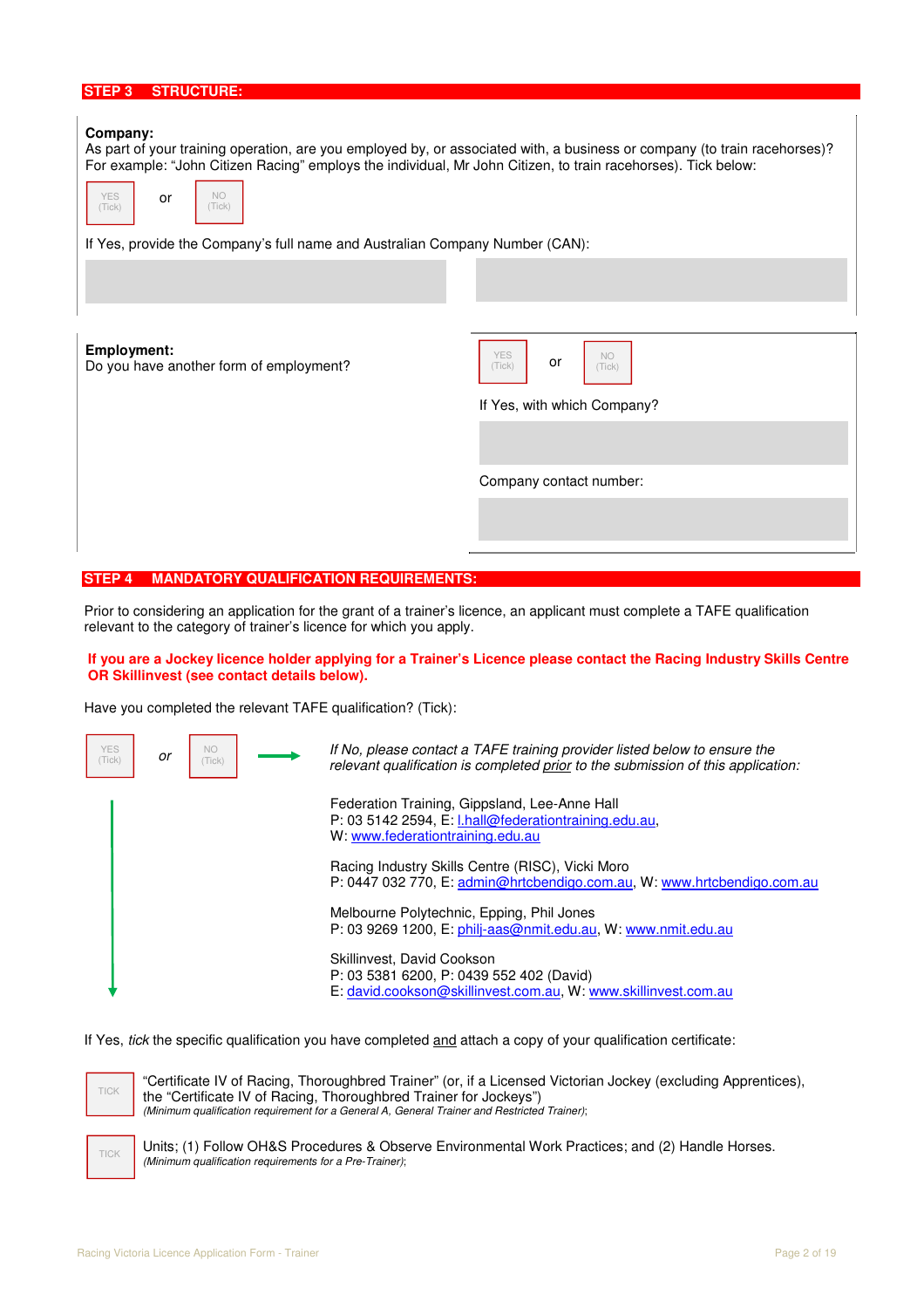#### **STEP 5 CATEGORY OF LICENCE:**

#### What category of trainer licence do you satisfy? Note the **minimum** experience required (tick):

#### **GENERAL A Trainer**

(Must satisfy criteria 1 or 2 below):

- 1. hold, or previously have held (with a PRA), an Unrestricted ('A' or 'Metropolitan') Thoroughbred Trainer licence (or its equivalent) (the A Licence):
	- (a) for a minimum of five (5) years; and
	- (b) held the A Licence no later than five (5) years from the date that any (full) Application is submitted to Racing Victoria; and
	- (c) held the A Licence for a total of at least one (1) year in the five (5) years from the date that any (full) Application is submitted to Racing Victoria; or
- 2. hold, or previously have held (with a PRA), an Unrestricted Thoroughbred Trainer licence (or its equivalent) (the Unrestricted Licence): (a) for a minimum of ten (10) years; and
	- (b) held the Unrestricted Licence no later than five (5) years from the date that any (full) Application is submitted to Racing Victoria; and
	- (c) held the Unrestricted Licence for a total of at least two (2) year in the five (5) years from the date that any (full) Application is submitted to Racing Victoria.

TICK

TICK

(Must satisfy either of criteria 1, 2, 3 or 4 below): **GENERAL Trainer**

- 1. hold, or previously have held (with a PRA), an Unrestricted ('A' or 'Metropolitan') Thoroughbred Trainer licence (or its equivalent) for a minimum of one (1) year, and been licensed as such no later than five (5) years from the date that any (full) Application is submitted to Racing Victoria; or
- 2. hold, or previously have held (with a PRA), an Unrestricted Thoroughbred Trainer licence (or its equivalent) for a minimum of three (3) years, and been licensed as such no later than five (5) years from the date that any (full) Application is submitted to Racing Victoria; or
- 3. hold, or previously have held (with a PRA), a restricted, professional Thoroughbred Trainer licence (or its equivalent) for a minimum of six (6) years and been licensed as such no later than five (5) years from the date that any (full) Application is submitted to Racing Victoria; or
- 4. hold, or previously have held (with a PRA), a Thoroughbred Assistant Trainer registration (and employment) for a minimum of ten (10) years in a full-time capacity, or for a minimum of fifteen (15) years in a part-time capacity with an Unrestricted ('A' or 'Metropolitan) Thoroughbred Trainer (or its equivalent) and been registered as such no later than five (5) years from the date that any (full) Application is submitted to Racing Victoria (Evidence of actual paid employment is required, such as pay slips and contracts).

(Must satisfy either of criteria 1, 2 or 3 below or criteria 4 (including 4(a) or 4(b) in conjunction with point 4): **RESTRICTED Trainer** 

- 1. hold, or previously have held (with a PRA), an Unrestricted Thoroughbred Trainer licence (or its equivalent) for a minimum of one (1) year, and been licensed as such no later than five (5) years from the date that any (full) Application is submitted to Racing Victoria; or
- 2. hold, or previously have held (with a PRA), a restricted, professional Thoroughbred Trainer licence (or its equivalent) for a minimum of three (3) years and been licensed as such no later than five (5) years from the date that any (full) Application is submitted to Racing Victoria; or
- 3. hold, or previously have held (with a PRA), a Jockey licence (other than an Apprentice) issued by Racing Victoria or an Equine Trainer licence (other than a Thoroughbred), for a minimum of five (5) years and been licensed as such no later than five (5) years from the date that any (full) Application is submitted to Racing Victoria; or
- 4. hold, or previously have held (with a PRA), a Thoroughbred Assistant Trainer registration (and employment) for a minimum of one (1) year in a full-time capacity, or for a minimum of two (2) years in a part-time capacity with an Unrestricted Thoroughbred Trainer (or its equivalent) and been registered as such no later than three (3) years from the date that any (full) Application is submitted to Racing Victoria (Evidence of actual paid employment is required, such as pay slips and contracts); **and either of the following (in conjunction with point (4):**
	- (a) hold, or previously have held (with a PRA), an Equine Stablehand or Foreperson registration (and employment), or Jockey licence (issued by other than Racing Victoria) for a minimum of five (5) years in a full-time capacity, or for a minimum of ten (10) years in a part-time capacity and been registered as such no later than two (2) years from the date that any (full) Application is submitted to Racing Victoria (Evidence of actual paid employment is required, such as pay slips and contracts); or
	- (b) hold, or previously have held (with a PRA), an Equine Assistant Trainer registration (and employment) for a minimum of three (3) years in a full-time capacity, or for a minimum of six (6) years in a part-time capacity and been registered as such no later than two (2) years from the date that any (full) Application is submitted to Racing Victoria (Evidence of actual paid employment is required, such as pay slips and contracts).

#### **PRE Trainer**

TICK

(Must satisfy either of criteria 1, 2, 3 or 4 below):

- 1. hold, or previously have held, (with a PRA) an Equine Trainer licence (other than a Thoroughbred) for a minimum of one (1) year and been licensed as such no later than five (5) years from the date that any (full) Application is submitted to Racing Victoria; or
- 2. hold, or previously have held, (with a PRA) an Equine Assistant Trainer registration (and employment), or Jockey licence for a minimum of two (2) years in a full-time capacity, or for a minimum of four (4) years in a part-time capacity and been registered as such no later than two (2) years from the date that any (full) Application is submitted to Racing Victoria (Evidence of actual paid employment is required, such as pay slips and contracts); or
- 3. hold, or previously have held, (with a PRA) an Equine Stablehand or Foreperson registration (and employment) for a minimum of three (3) years in a full-time capacity, or for a minimum of six (6) years in a part-time capacity and been registered as such no later than two (2) years from the date that any (full) Application is submitted to Racing Victoria (Evidence of actual paid employment is required, such as pay slips and contracts); or
- 4. have experience in Equine pursuits (in a non-licensed capacity) for a minimum of five (5) years in a full-time capacity, or for a minimum of ten (10) years in a part time capacity. References and statements from relevant associations will be required.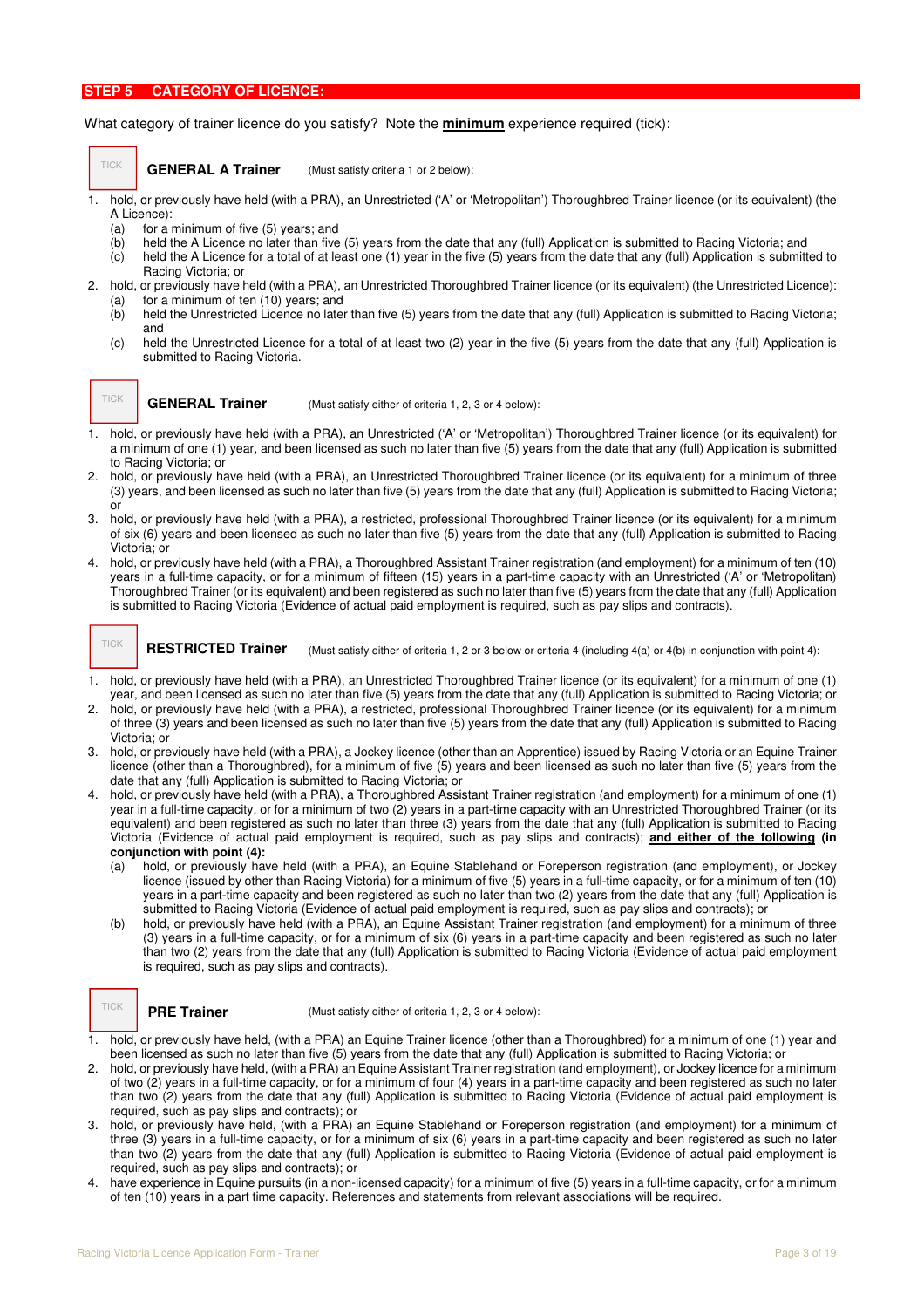### **STEP 6 QUESTIONNAIRE:**

# Please answer all questions below:

| Please answer all questions below:                                                                                                                                                                                                                                                                                                                                                                                                           |                                         |  |  |  |  |  |  |
|----------------------------------------------------------------------------------------------------------------------------------------------------------------------------------------------------------------------------------------------------------------------------------------------------------------------------------------------------------------------------------------------------------------------------------------------|-----------------------------------------|--|--|--|--|--|--|
| Who will be responsible for the horses in your absence?                                                                                                                                                                                                                                                                                                                                                                                      | Who is your stable veterinarian (main)? |  |  |  |  |  |  |
| Who is your stable farrier (main)?                                                                                                                                                                                                                                                                                                                                                                                                           | Who is your breaker?                    |  |  |  |  |  |  |
| Are they licensed in accordance with LR 56A of the Rules of<br>Racing?<br><b>NO</b><br><b>YES</b><br>or<br>(Tick)<br>(Tick)                                                                                                                                                                                                                                                                                                                  | Who is your pre-trainer?                |  |  |  |  |  |  |
| List the name(s) of each of the Agistment properties you intend to utilise if granted a licence to train:                                                                                                                                                                                                                                                                                                                                    |                                         |  |  |  |  |  |  |
| <b>Rules of Racing:</b><br>I acknowledge that I am bound by the Rules of Racing of Racing Victoria and of any other<br>YES, I acknowledge<br>Principal Racing Authority in which I perform trainer-related duties (Rules), and I agree to<br>familiarise myself with these Rules, including the Rules relating to trainers and amendments<br>(Tick)<br>made to these Rules from time to time.                                                |                                         |  |  |  |  |  |  |
| <b>Equine Welfare:</b><br>I acknowledge that I:                                                                                                                                                                                                                                                                                                                                                                                              |                                         |  |  |  |  |  |  |
| (1) Support and promote equine welfare practices within the thoroughbred racing industry,<br>YES, I acknowledge<br>including the Racing Victoria Equine Welfare Strategy;<br>(Tick)<br>(2) Agree to notify the Racing Victoria Intelligence and Compliance Unit of any equine<br>welfare concerns that I may witness; and<br>Agree to complete all Racing Victoria equine welfare training programs within the<br>(3)<br>relevant timeframe. |                                         |  |  |  |  |  |  |
| Have you held, or do you currently hold, a licence, permit or                                                                                                                                                                                                                                                                                                                                                                                | $V\Gamma$<br>$\mathbb{R}$               |  |  |  |  |  |  |

Have you held, or do you currently hold, a licence, permit or registration with any Racing Authority or Racing Code (whether-it-be Thoroughbred, Harness or Greyhound)?

If Yes, what category of licence?

Are you currently under any ban / disqualification imposed by any Racing Authority or Racing Code (whether-it-be Thoroughbred, Harness or Greyhound)?

| YES<br>(Tick)              | or | NO<br>(Tick)                         |
|----------------------------|----|--------------------------------------|
|                            |    | With which Racing Authority?         |
|                            |    |                                      |
|                            |    |                                      |
| YES<br>(Tick)              | or | NO<br>(Tick)                         |
|                            |    | If Yes, with which Racing Authority? |
|                            |    |                                      |
| Detail the offence/matter: |    |                                      |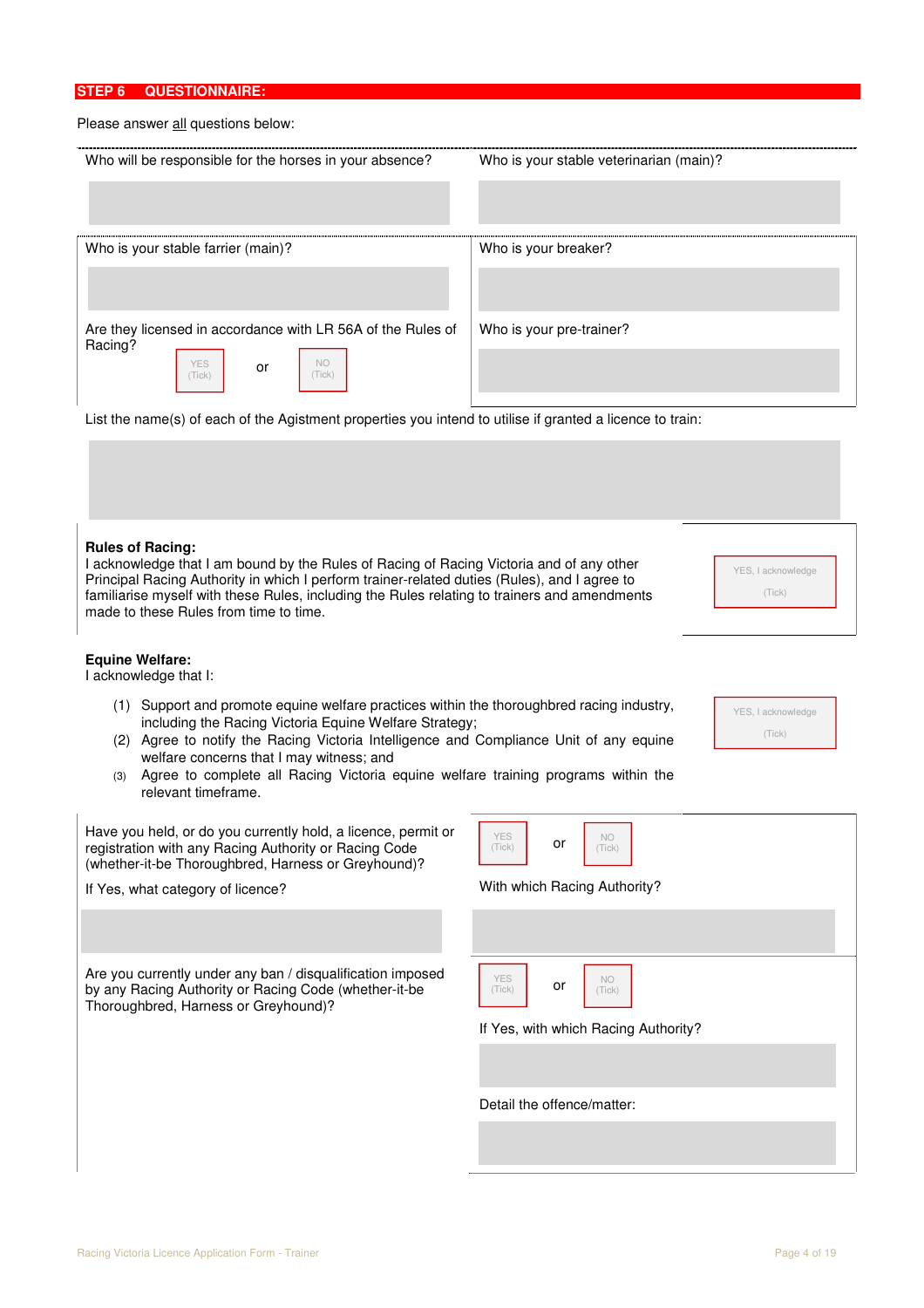| Have you ever been suspended, disqualified or refused a<br>licence, permit or registration (for any reason) by any Racing<br>Authority or Racing Code (whether-it-be Thoroughbred,<br>Harness or Greyhound)?                                                                                                                                                                                                | <b>YES</b><br>NO<br>or<br>(Tick)<br>(Tick)<br>If Yes, with which Racing Authority?<br>Detail the offence/matter:  |
|-------------------------------------------------------------------------------------------------------------------------------------------------------------------------------------------------------------------------------------------------------------------------------------------------------------------------------------------------------------------------------------------------------------|-------------------------------------------------------------------------------------------------------------------|
| Have you, in the last 10 years, been:<br>(a) found guilty of a criminal offence?<br>imprisoned?<br>(b)<br>placed on parole?<br>(c)                                                                                                                                                                                                                                                                          | <b>YES</b><br>NO<br>or<br>(Tick)<br>(Tick)<br>If Yes, detail the matter(s) below:                                 |
| Are there any current criminal proceedings (or charges)<br>pending against you?                                                                                                                                                                                                                                                                                                                             | <b>YES</b><br><b>NO</b><br>or<br>(Tick)<br>(Tick)<br>If Yes, list the proceedings or charges pending against you: |
| Personal Bankruptcy and/or Company Insolvency:                                                                                                                                                                                                                                                                                                                                                              |                                                                                                                   |
| (a) Have you, in the last 10 years, been declared<br>bankrupt or insolvent? and/or<br>(b) Do you currently have any bankruptcy action or<br>proceedings pending against you? and/or<br>(c) Has any Company which you use as part of your<br>training function/business, and/or which employs<br>you as a trainer, become insolvent (including:<br>Voluntary Administration, Liquidation or<br>Receivership? | <b>YES</b><br>NO<br>or<br>(Tick)<br>(Tick)<br>If Yes, please explain the circumstances:                           |
| <b>National Police Record Certificate:</b><br>In circumstances where Racing Victoria's Intelligence and Compliance Unit sees fit, I<br>consent to obtaining a National Police Record Certificate and providing it to Racing Victoria<br>(if contacted by Racing Victoria or an appointed CrimTrac accredited agency).                                                                                       | YES, I acknowledge<br>(Tick)                                                                                      |
| <b>Criminal Charges:</b><br>After submitting this Application, I acknowledge that I must inform Racing Victoria's<br>Intelligence and Compliance Unit of any criminal charges laid against me within seven days<br>of any charges being laid. Updates must be sent by email to icu@racingvictoria.net.au                                                                                                    | YES, I acknowledge<br>(Tick)                                                                                      |
| <b>Social Media Policy:</b><br>I have read, and agree to be bound by, the "Racing Victoria Social Media Policy".<br>This Policy is located at www.rv.racing.com/racing-and-integrity/integrity (Click 'Racing And<br>$Integrity - Integrity - Police)$                                                                                                                                                      | YES, I acknowledge<br>(Tick)                                                                                      |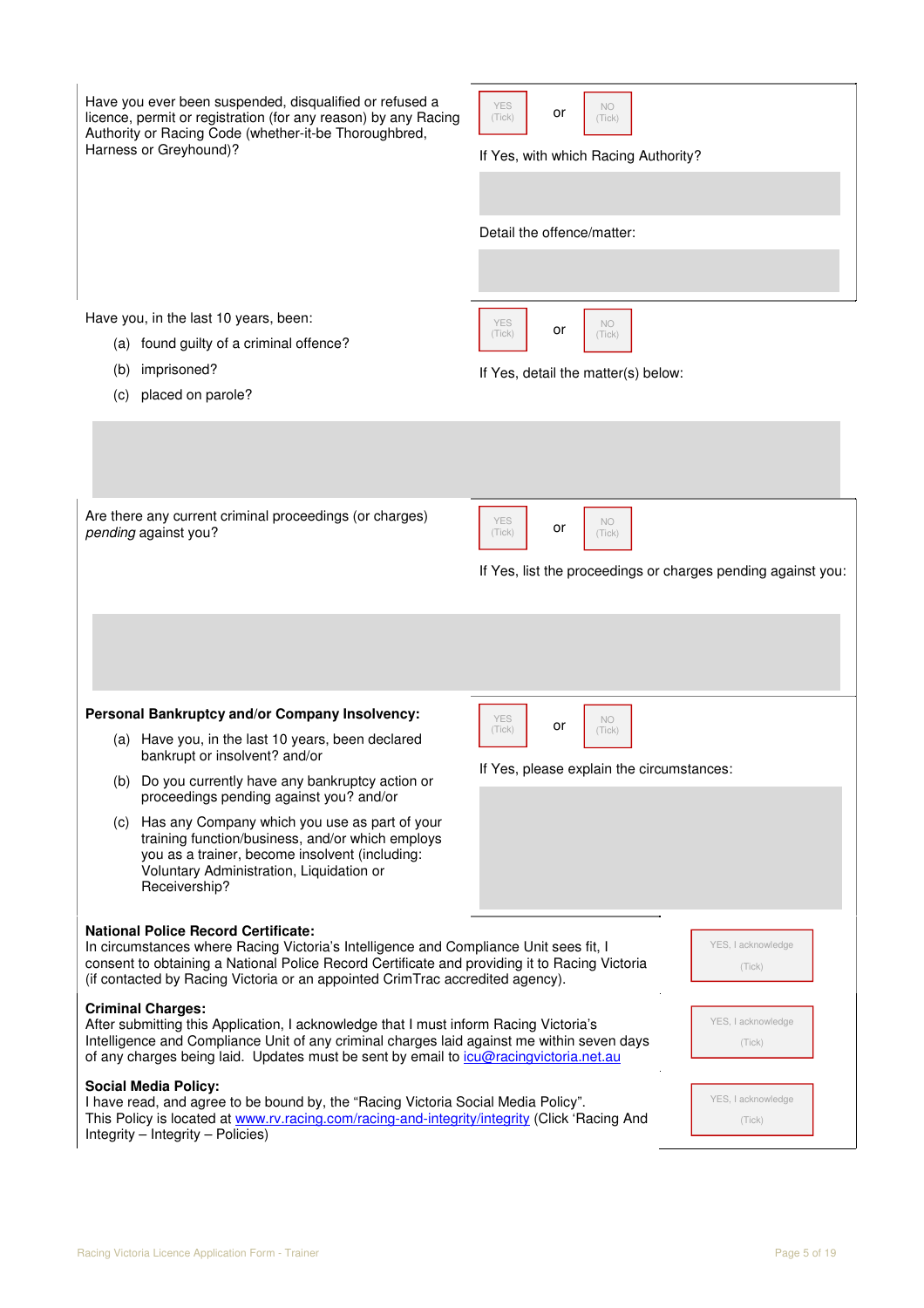#### **Syndication Policy:**

I declare that I have familiarised myself with the Racing Victoria Approved Promoter Policy, and further declare that I will not promote the sale of shares in horses without the approval from Racing Victoria.

The promotion of horse shares is common practice and from an industry development perspective, Racing Victoria is committed to encouraging horse ownership through commercial syndications as well as through informal industry networks.

There is often confusion about whether trainers require approval (from Racing Victoria) to publicly promote the sale of horse shares.

For further information on the requirements of public syndication, refer to Racing Victoria's Approved Promoter Policy which is located at:

• www.racing.com (Owner / Promoters / Approved Promoter Policy (under Quick Links))

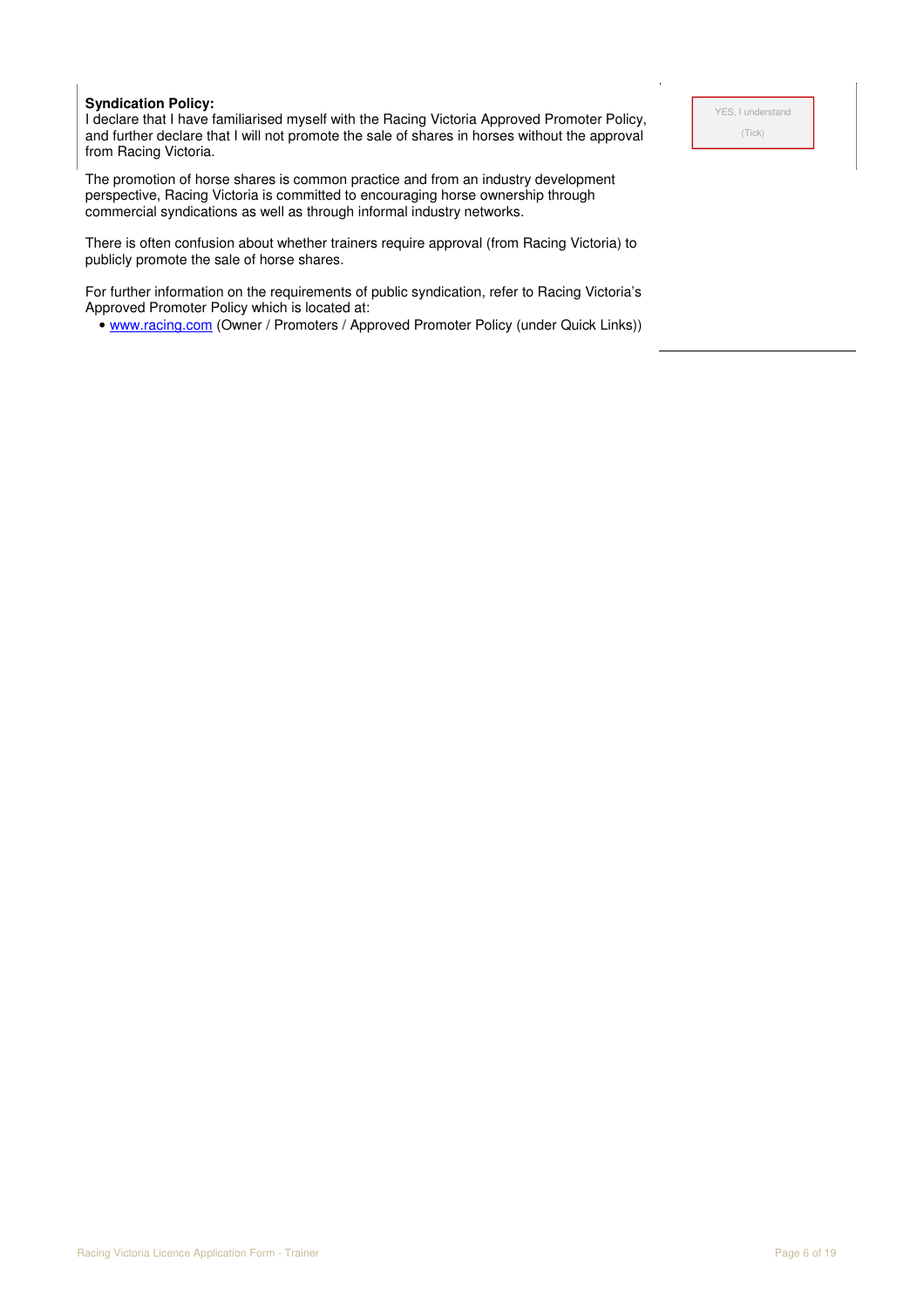This application fee will be deducted upon submission of this application form and is not refundable.

**Application Fee - \$50.00**<br>(Racing Victoria Ltd ACN 096 917 930)<br>(Alternatively, enclose a CHEQUE or MONEY ORDER payable to Racing Victoria Ltd – CASH will not be accepted)

| Credit Card Type (Please circle):                                     | Credit Card Number:                                          |  |                                |                       |                          |  |  |  |  |  |  |
|-----------------------------------------------------------------------|--------------------------------------------------------------|--|--------------------------------|-----------------------|--------------------------|--|--|--|--|--|--|
| MASTERCARD / VISA / AMEX / DINERS                                     |                                                              |  |                                |                       |                          |  |  |  |  |  |  |
| Credit Card Expiry Date (MM/YY):<br>Cardholder's Name (Please print): |                                                              |  |                                |                       |                          |  |  |  |  |  |  |
|                                                                       |                                                              |  | Credit Card Verification (CVN) |                       |                          |  |  |  |  |  |  |
|                                                                       |                                                              |  |                                | American Express Only |                          |  |  |  |  |  |  |
| Cardholder's Signature:                                               |                                                              |  |                                |                       | Today's Date (DD/MM/YY): |  |  |  |  |  |  |
|                                                                       |                                                              |  |                                |                       |                          |  |  |  |  |  |  |
|                                                                       |                                                              |  |                                |                       |                          |  |  |  |  |  |  |
|                                                                       | Please retain a copy of this form for your taxation records. |  |                                |                       |                          |  |  |  |  |  |  |

#### **STEP 8 ACKNOWLEDGEMENT AND SIGNATURE:**

#### **PRIVACY STATEMENT:**

Racing Victoria is the body responsible for and carries out the functions of: determining and issuing occupational licences authorising persons to participate in the Victorian thoroughbred racing industry ("Licensed Persons"); supervising Licensed Persons; administering and promoting racing; and such other functions as may be described in its privacy policy published<br>on its website from time to time ("Privac

In the course of performing its functions, Racing Victoria may seek personal information from you for the purposes of:

- o making determinations in relation to your licence application, renewal or continuance; o meeting supervisory responsibilities in relation to you as a Licensed Person;
- o promoting or protecting the integrity of the thoroughbred racing code and ensuring compliance with the Rules of Racing;
- o administering and promoting racing operations (including your participation in races and the industry); and
- o any other function or activity described in the Privacy Policy.

For these purposes, Racing Victoria may also obtain personal information about you from, or disclose your personal information to, third parties such as enforcement bodies, government authorities, other racing control bodies in the States and Territories of Australia and overseas, wagering service providers such as bookmakers, totalisators, and betting exchanges,<br>educational or training institutions and

Unless otherwise advised by you, your image, name and contact details may be published monthly in the Inside Racing Magazine and also disclosed to and published by Racing Victoria<br>and its associates (including Racing.com,

You may make a request to Racing Victoria to gain access to information held by Racing Victoria in relation to you by writing to the Privacy Officer, Racing Victoria, 400 Epsom Road,<br>Flemington, 3031. Should you decline to

- 
- o Acknowledge and agree to be subject to and bound by:
	- the Rules of Racing of Racing Victoria as amended or varied by Racing Victoria from time to time: and
- such rules and directions as may from time to time be formed, made or given by Racing Victoria, the Directors, the Stewards, or an official of any Club;
- o Acknowledge that I have read this application in full, including the Privacy Statement;
- o Acknowledge that Racing Victoria may request further information from me in respect of this application;
- o Consent to Racing Victoria obtaining personal information about me from others and using and disclosing my personal information as noted in the Privacy Statement;

#### AR 175A

Any person bound by these Rules who either within a racecourse or elsewhere in the opinion of the Committee of any Club or the Stewards has been guilty of conduct prejudicial to the<br>image, or interests, or welfare of racin

#### AR 175B.

- 
- a. A trainer must not lay any horse that is either under his care, control or supervision or has been in the preceding 21 days.<br>b. Any person employed by a trainer in connection with the training or care of racehorses must
- c. A nominator must not lay any horse that is or may be entered by him or on his behalf, provided that a bookmaker may lay a horse in accordance with his licence.<br>A rider's agent must not lay any horse to be ridden by a ri
- 
- d. A rider's agent must not lay any horse to be ridden by a rider for whom he is agent.<br>e. Any person who has provided a service or services connected with the keeping, training or racing of a horse<br>f. It is an offence for
- [adopted 19/10/06] g. For the purposes of this rule "lay" means the offering or placing of a bet on a horse:
	- a. to lose a race, or
	- b. to be beaten by any other runner or runners; or
	-
	- c. to be beaten by any margin or range of margins; or<br>d. that a horse will not be placed in a race in accordance with the provisions of AR 157. [adopted 15/2/07, amended 1/10/07]

#### AR 175C.

In circumstances where it is an offence for a person to lay a horse under AR 175B it shall also be an offence for that person to:

a. have a horse laid on his behalf, or<br>h receive any moneys or other value b. receive any moneys or other valuable consideration in any way connected with the laying of the horse by another person.

LR 66A Person employed must not lay a horse

For the purposes of AR 175B (2) a person employed by a trainer in connection with the training or care of racehorses includes any person registered in accordance with LR 39B and any reference to employment includes a reference to such registration. [adopted 4/4/08]

| Signature: | Today's Date: |
|------------|---------------|
|            |               |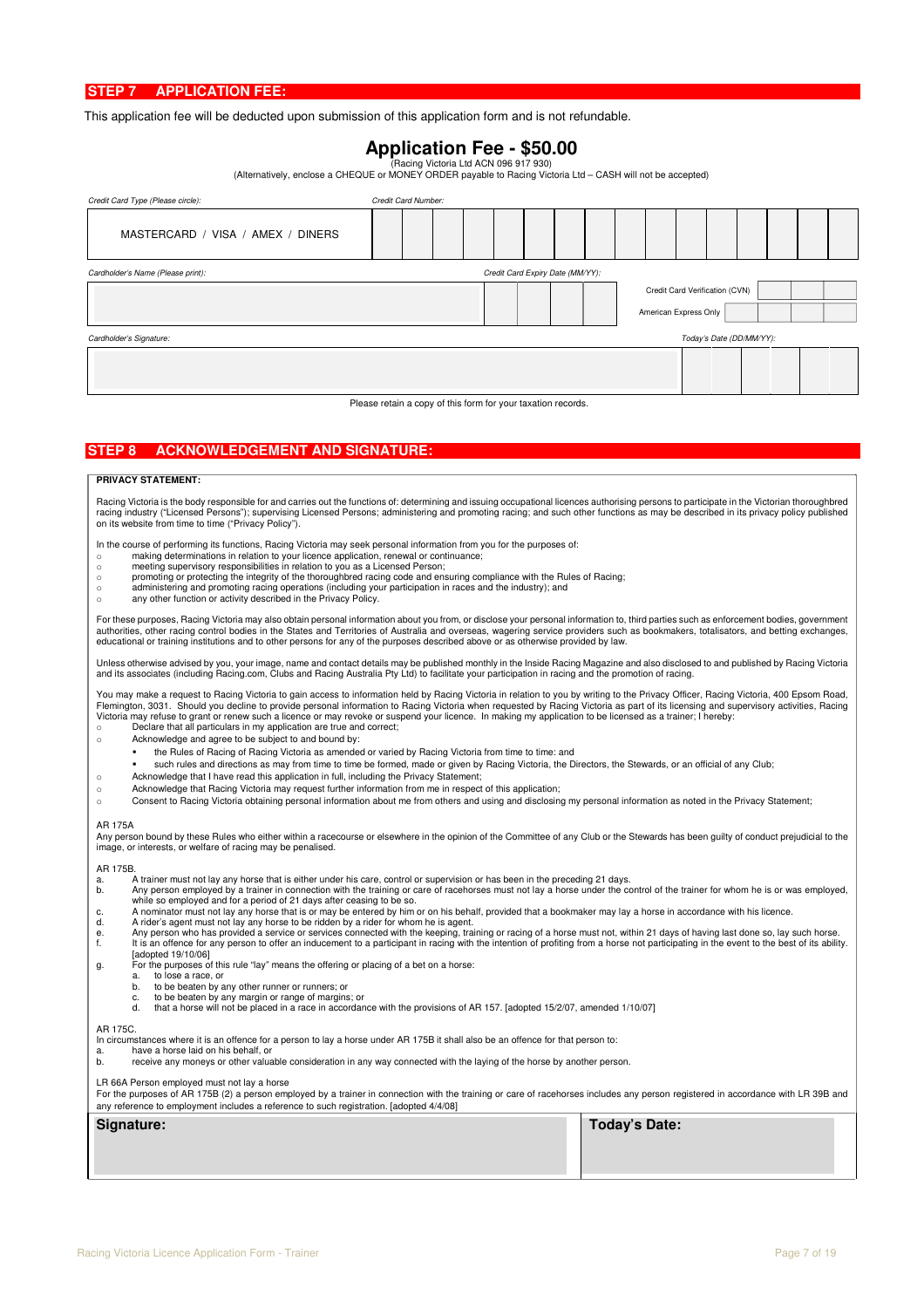#### **STEP 9 ATTACHMENTS:**

Please attach the following information to this application and tick the box to confirm its inclusion: **(Failure to submit the below information will result in a delay with the application review process)** 

#### **9.A IDENTIFICATION**

For identification purposes, we require a colour copy of your Driver's Licence **and** a colour copy of one of the following documents: (i) Passport, or (ii) Birth Certificate:



#### **9.B PASSPORT-SIZED PHOTO**

For identification purposes, and in order to supply you with an identification card if/when licensed, we require a colour Passport-sized photo of yourself. Alternatively, please email a photo to



#### **9.C PROPERTY ACCESS**

If the property where you intend to stable your horses (as listed within Step 2 of this application under "Full Stable Address") is not owned by you, we require a signed letter from the owner/proprietor of the property which specifically grants you permission to utilise the property for training purposes:



#### **9.D COMPANY/BUSINESS**

If you have set up a Company or Business associated with training, we require full Company/Business details:

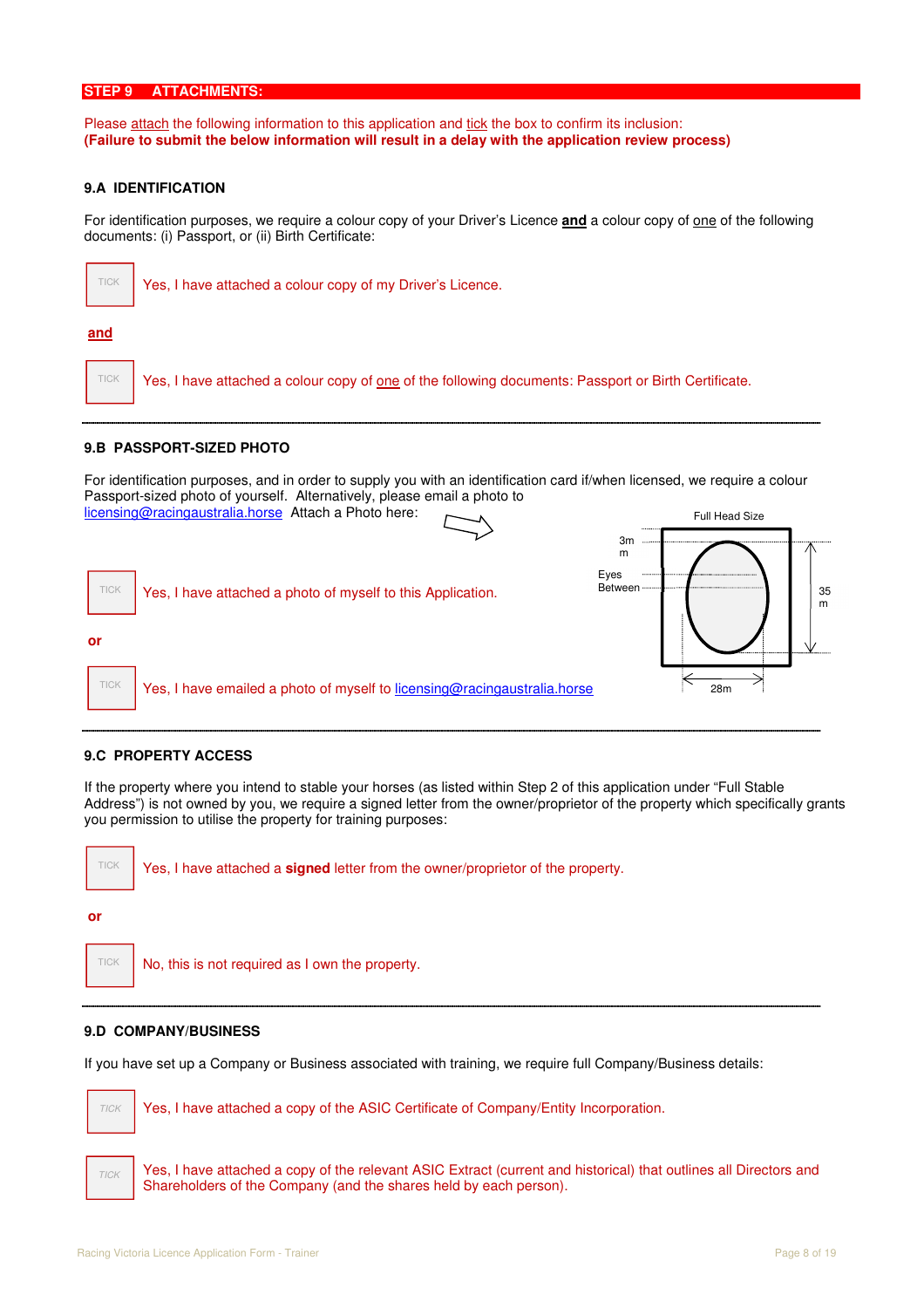### **9.E QUALIFICATION**

Prior to considering an application for the grant of a trainer's licence, you must provide evidence of completing the relevant TAFE qualification as outlined below:



 Yes, I have attached a Statement of Results as evidence of completing the **Certificate IV of Racing, Thoroughbred Trainer** (or, if a Licensed Victorian Jockey (excluding Apprentices), the "Certificate IV of Racing, Thoroughbred Trainer for Jockeys") (Minimum requirement for a General A, General and Restricted Trainer).

#### **or**



Yes, I have attached a Statement of Results as evidence of completing the Units; **(1) Follow OH&S Procedures & Observe Environmental Practices; & (2) Handle Horses** (Minimum requirement for a Pre-Trainer).

#### **9.F RESUME**

You must include a detailed Resume outlining your experiences with horses. A resume is designed to provide us with a specific timeline of your working history, particularly with horses:



 Yes, I have attached a detailed Resume outlining my experiences with horses such as, but not limited to, the following:

- I. Details of previous and current employer(s) with dates included;
- II. The type of licence/permit held by me that was granted by a Racing Authority;<br>III. The term of licence/permit held (Date 'to' and 'from'):
- III. The term of licence/permit held (Date 'to' and 'from');<br>IV. My experience with horse pursuits outside of the racing
- My experience with horse pursuits outside of the racing industry (Eventing and Show Jumping etc.);
- V. A copy of my educational achievements/certificates attained (if any);<br>VI. (If previously a licensed trainer), my activity since the date of when I
- (If previously a licensed trainer), my activity since the date of when I was last licensed.

#### Not required for: General A Trainer applicants

#### **9.G WORK REFERENCES**

Submit a minimum of three  $(3)$  signed work references from licensed trainers, dated within six  $(6)$  months of the date that this application is received by Racing Victoria, attesting to your horse handling skill/ability.

TICK

 Yes, I have attached a minimum of three (3) **signed work references** from licensed trainers, dated within six (6) months of the date that this application has been submitted to Racing Victoria, attesting to my horse handling ability. My trainer references include, but are not limited to, the following information:

- I. The period (Date 'to' and 'from') that I held employment with the trainer;<br>II. Whether my employment was on a full-time or part-time basis:
- Whether my employment was on a full-time or part-time basis;
- III. The specific duties undertaken by me;
- IV. Whether I attended the races as a stablehand, or to specifically represent the trainer, and therefore, saddle horses, provide instructions to jockeys and communicate with owners and officials;
- V. My ability to handle horses along with my ability to perform the presented tasks.

**Not required for: General A Trainer applicants.** 

#### **9.H OWNER REFERENCES**

Submit a minimum of three (3) signed owner references from prospective owners, dated within six (6) months of the date that this application is received by Racing Victoria.



Yes, I have attached a minimum of three (3) **signed owner references** from prospective owners, dated within six (6) months of the date that this application has been submitted to Racing Victoria. Prospective owner references state how the prospective owner(s) will support me such as, but not limited to, the following information:

- I. If named, the name of the horse(s) that the owner intends to transfer to me if granted a licence;<br>II. If not named, the breeding (Sire x Dam) of the horse(s) that the owner intends to transfer to me.
	- If not named, the breeding (Sire x Dam) of the horse(s) that the owner intends to transfer to me.

Not required for: General A or Pre Trainer applicants.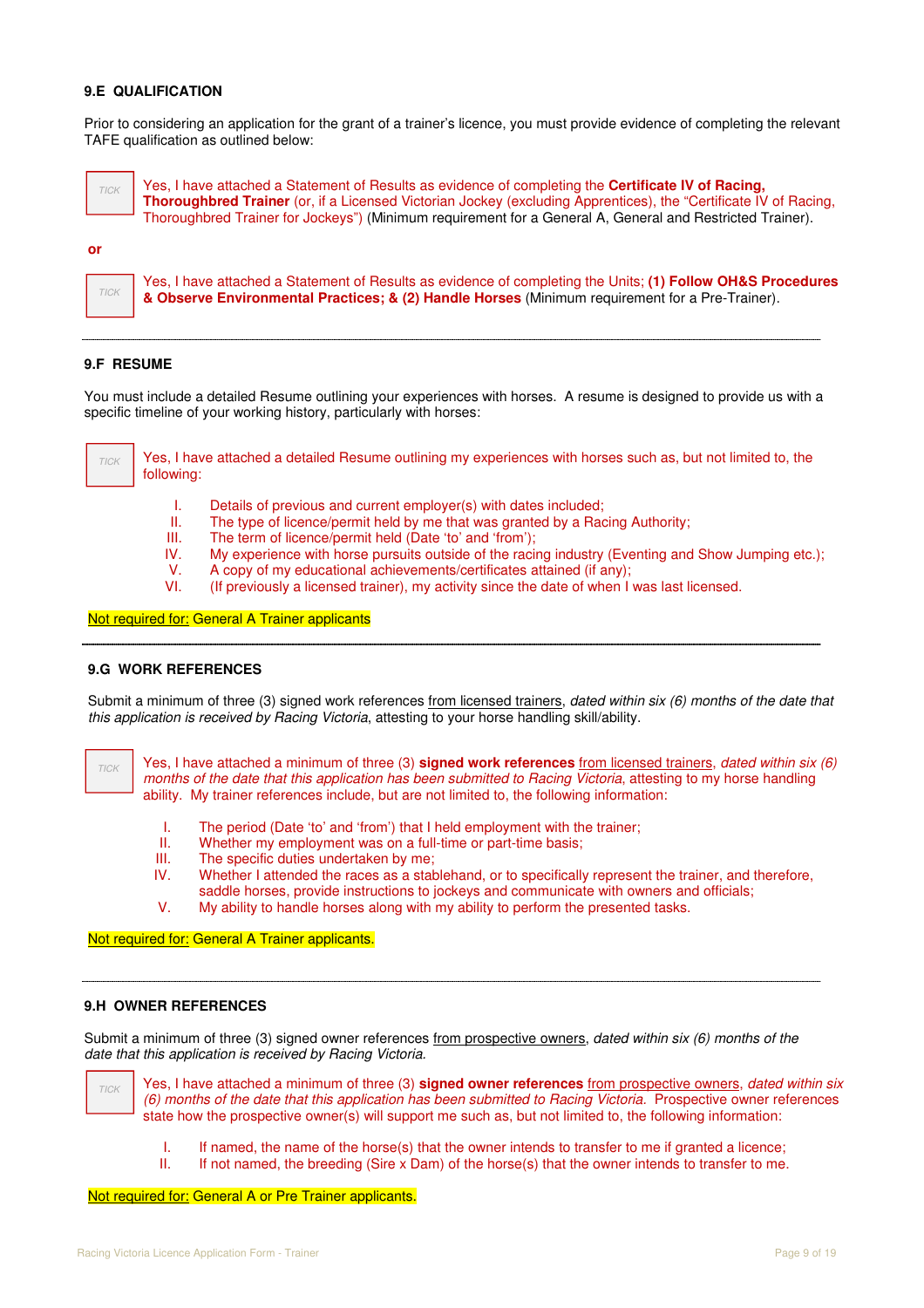#### **9.I CONTRACTS AND AGREEMENTS**

Submit a copy of the contract that you intend to have signed by owners. For assistance in creating an owner contract template, contact the Australian Trainers' Association on 03 9372 1688 or ata@austrainers.com.au:

Yes, I have attached a copy of the contract that I intend to have signed by owners.

Not required for: Pre Trainer applicants.

#### **9.J DEBT RECOVERY PLAN**

TICK

Submit a copy of the debt recovery plan that you intend to action if/when recovering overdue client payments. A debt recovery plan can help in recovering overdue training fees and can increase your cash flow by recovering overdue client payments. For assistance in establishing a debt recovery plan, go to www.business.vic.gov.au:

Yes, I have attached a copy of the debt recovery plan that I intend to action if required. TICK

Not required for: Pre Trainer applicants.

#### **9.K NATIONAL POLICE RECORD CERTIFICATE**

You are required to complete a National Police Record Check. To ensure a quick turnaround time, submit your police check request via Precise Background Services at www.precisebackground.com Precise Background Services will be able to conduct the required police check and provide the results to you and Racing Victoria.

Yes, I have attached my **National Police Record Certificate**, dated within six (6) months of the date that this application has been submitted to Racing Victoria. TICK

#### **9.L CREDIT REFERENCES**

Submit a minimum three (3) signed credit references from industry suppliers (such as a Vet. Farrier or Feed supplier):

Yes, I have attached a minimum of three (3) **signed credit references** from industry suppliers (such as a Vet, Farrier or Feed supplier), dated within six (6) months of the date that this application has been submitted to Racing Victoria. The industry supplier references include (but are not limited to) the following information: TICK

- I. That I hold an account with the supplier;
- II. That my accounts are paid promptly;<br>III. That, presently, my accounts are up t
- That, presently, my accounts are up to date.

Typically, a credit reference is structured as follows;

"I [name of industry supplier] declare that my client [your name] has held an account with [business name of industry supplier] for approximately [period of time account held]. Furthermore, I declare that all accounts are paid promptly, and presently the account is settled".

Not required for: General A or Pre Trainer applicants.

#### **9.M BANK ACCOUNTS STATEMENTS**

TICK

Please submit bank account statements in your name for the preceding six (6) month period:

 Yes, I have attached **bank account statements in my name** for the preceding six (6) month period from the date that my application has been submitted to Racing Victoria.

Generally, it is expected that you can show a consistent bank balance throughout the six (6) month period as evidence that you have the necessary funds to settle accounts as and when they fall due, such as emergency horse surgery. Importantly, the onus is on you as the applicant to satisfy Racing Victoria that you have the necessary funds to settle any account as and when it falls due.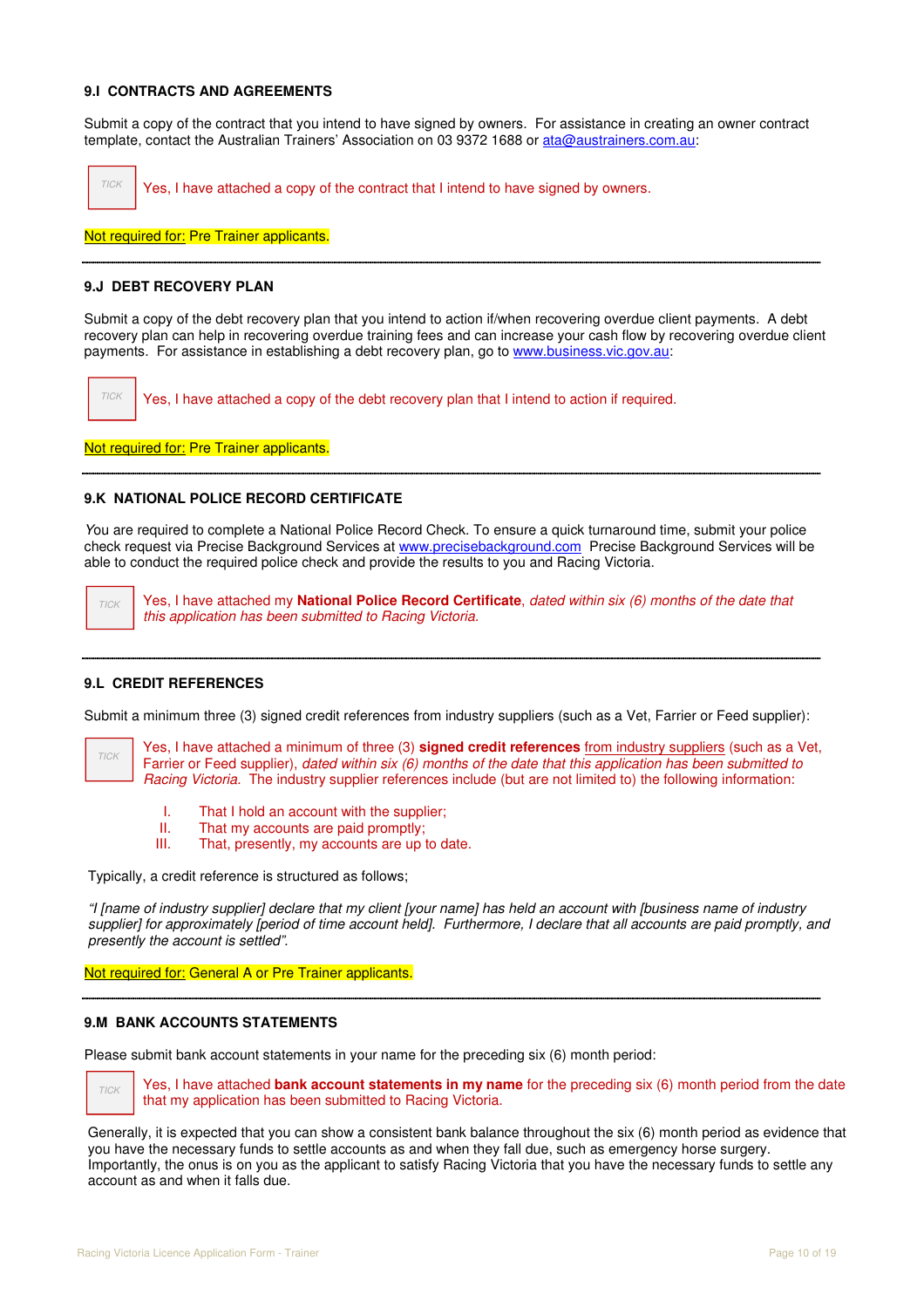#### **9.N PROFIT AND LOSS BUDGET**

Submit a detailed Profit and Loss Budget for the forwarding 12 months:

 Yes, I have attached a detailed **Profit and Loss Budget for the forwarding 12 months**, from the date that my application has been submitted to Racing Victoria. TICK

#### **It is recommended that you seek advice from a Charted or Certified Practising Accountant to assist you in preparing this budget.**

A Profit and Loss Budget should include (but not be limited to) all projected personal income/expenses for the next 12 months and all projected horse-related income/expenses for the next 12 months.

Not required for: General A or Pre Trainer applicants.

An example is as follows:

|                 | A                                   | B                                                                          | C            | D           | E                    | F                   |
|-----------------|-------------------------------------|----------------------------------------------------------------------------|--------------|-------------|----------------------|---------------------|
| 1               | <b>Profit &amp; Loss Projection</b> |                                                                            |              |             |                      |                     |
| $\overline{2}$  | Period: 1 Jan to 31 Dec             |                                                                            |              |             |                      |                     |
| 3               |                                     | *Based on 5 horses in your care, each owned by paying clients (guide only) |              |             |                      |                     |
| $\overline{4}$  |                                     |                                                                            |              |             |                      |                     |
| 5               | Income                              | <b>Description</b>                                                         | Item per day | <b>Days</b> | <b>Monthly Total</b> | <b>Yearly Tota</b>  |
| 6               | Horse <sub>1</sub>                  | Agistment                                                                  | \$25.00      | 30 days     | \$750.00             | \$9,000.00          |
| $\overline{7}$  | Horse <sub>2</sub>                  | Pre-Training                                                               | \$70.00      | 30 days     | \$2,100.00           | \$25,200.00         |
| 8               | Horse 3                             | <b>Training (Racing preperation)</b>                                       | \$90.00      | 30 days     | \$2,700.00           | \$32,400.00         |
| 9               | Horse 4                             | <b>Training (Racing preperation)</b>                                       | \$90.00      | 30 days     | \$2,700.00           | \$32,400.00         |
|                 | 10 Horse 5                          | <b>Training (Racing preperation)</b>                                       | \$90.00      | 30 days     | \$2,700.00           | \$32,400.00         |
| 11              | In Racing                           | Prizemoney 10%                                                             | \$7.50       | 30 days     | \$225.00             | \$2,700.00          |
| 12              |                                     |                                                                            |              |             |                      |                     |
| 13              |                                     | <b>TOTAL INCOME \$</b>                                                     | 372.50       |             | 11,175.00<br>s       | 134,100.00<br>s.    |
| 14              |                                     |                                                                            |              |             |                      |                     |
| 15              | <b>Expenses</b>                     | <b>Description</b>                                                         | Item per day | <b>Days</b> | <b>Monthly Total</b> | <b>Yearly Total</b> |
|                 | 16 Personal                         | Rent (Home/Stable)                                                         | \$45.00      | 30 days     | \$1,350.00           | \$16,200.00         |
| 17              |                                     | Food                                                                       | \$15.00      | 30 days     | \$450.00             | \$5,400.00          |
| 18              |                                     | Petrol                                                                     | \$10.00      | 30 days     | \$300.00             | \$3,600.00          |
| 19              |                                     | Entertainment                                                              | \$20.00      | 30 days     | \$600.00             | \$7,200.00          |
| 20              |                                     | Utilities (Electricity, Gas, Water)                                        | \$5.00       | 30 days     | \$150.00             | \$1,800.00          |
| $\overline{21}$ |                                     | Telephone                                                                  | \$5.00       | 30 days     | \$150.00             | \$1,800.00          |
| 22              |                                     | Insurance                                                                  | \$3.00       | 30 days     | \$90.00              | \$1,080.00          |
| 23              |                                     |                                                                            |              |             |                      |                     |
| 24              | <b>Horse-related</b>                | Feed                                                                       | \$40.00      | 30 days     | \$1,200.00           | \$14,400.00         |
| 25              |                                     | Bedding                                                                    | \$15.00      | 30 days     | \$450.00             | \$5,400.00          |
| 26              |                                     | Gear                                                                       | \$10.00      | 30 days     | \$300.00             | \$3,600.00          |
| 27              |                                     | Veterinary                                                                 | \$25.00      | 30 days     | \$750.00             | \$9,000.00          |
| 28              |                                     | Farrier                                                                    | \$8.00       | 30 days     | \$240.00             | \$2,880.00          |
| 29              |                                     | Chiropractor                                                               | \$8.00       | 30 days     | \$240.00             | \$2,880.00          |
| 30              |                                     | <b>Dentist</b>                                                             | \$5.50       | 30 days     | \$165.00             | \$1,980.00          |
| 31              |                                     | Staff (1 x Casual)                                                         | \$45.00      | 30 days     | \$1,350.00           | \$16,200.00         |
| 32              |                                     | Staff (1 x Track Rider)                                                    | \$30.00      | 30 days     | \$900.00             | \$10,800.00         |
| 33              |                                     | Office                                                                     | \$2.00       | 30 days     | \$60.00              | \$720.00            |
| 34              |                                     | 10% Contingency                                                            | \$29.15      | 30 days     | \$874.50             | \$10,494.00         |
| 35              |                                     |                                                                            |              |             |                      |                     |
| 36              |                                     | <b>TOTAL EXPENSES</b>                                                      | 320.65<br>S  |             | 9,619.50<br>S        | 115.434.00<br>S     |
| 37              |                                     |                                                                            |              |             |                      |                     |
| 38              |                                     | <b>NET PROFIT \$</b>                                                       | 51.85        |             | 7,819.50<br>S        | 18,666.00           |
|                 |                                     |                                                                            |              |             |                      |                     |

#### **9.O ACCOUNTANT REFERENCE (STEP 10)**

Please ensure that a Certified Practicing Accountant (CPA) or Charted Accountant (CA) completes the 'Accountant Reference' enclosed within Step 10 of this application form:

TICK

 Yes, I have attached the 'Accountant Reference' enclosed within Step 10 of this application form, which has been completed by a CPA or CA.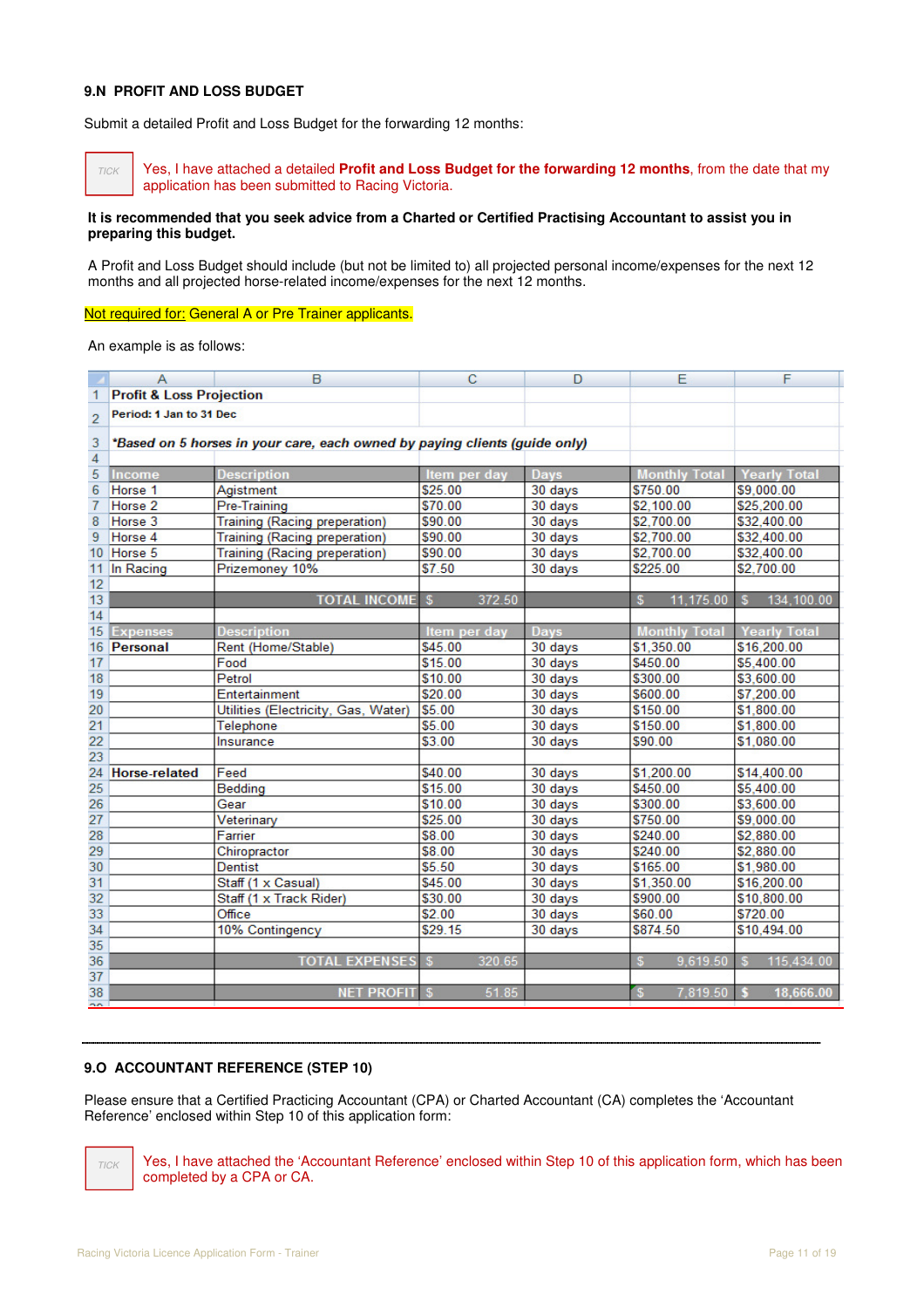

**STEP 10 ACCOUNTANT REFERENCE (Refer Step 9.O on page 10 of this Application Form):** 

# State of Victoria **Statutory Declaration**

**(This reference must be completed by a Certified Practising Accountant or Charted Accountant)** 

I,

[full name of Accountant]

of , [address of Accountant]

[occupation, e.g. CPA or CA]

, do solemnly and sincerely declare that:-

I have specifically viewed and assessed the following financial documents supplied by the Applicant

[insert name of Applicant]:

(a) the Applicant's bank account statements for the preceding six (6) month period;

(b) documentation relating to outstanding mortgages or loans taken out by the Applicant;

(c) evidence of assets owned by the Applicant (such as car, property or horse float);

(d) the Applicant's tax return for the most recent financial year of which the tax return is required by law;<br>(e) a statutory declaration made by the Applicant stating that he/she has adequate assets and income to a statutory declaration made by the Applicant stating that he/she has adequate assets and income to ensure that he/she can settle any debts as and when they fall due.

 $\overline{a}$ 

Having regard to the above financial information supplied by the Applicant, I have formed the assessment that the Applicant has sufficient financial resources and capacity to train racehorses.

**I acknowledge that this declaration is true and correct, and I make it with the understanding and belief that a person who makes a false declaration is liable to the penalties of perjury.** 

Declared at this day of 20 ……………………………………………………... **Signature** and **business stamp** of accountant making this declaration [to be signed in front of an authorised witness] Before me, ……………………………………………… Signature of Authorised Witness The authorised witness must print or stamp his or her name, address and title under section 107A of the Evidence

(Miscellaneous Provisions) Act 1958 (as of 1 January 2010), (previously Evidence Act 1958), (e.g. Justice of the Peace, Pharmacist, Police Officer, Court Registrar, Bank Manager, Medical Practitioner, Dentist)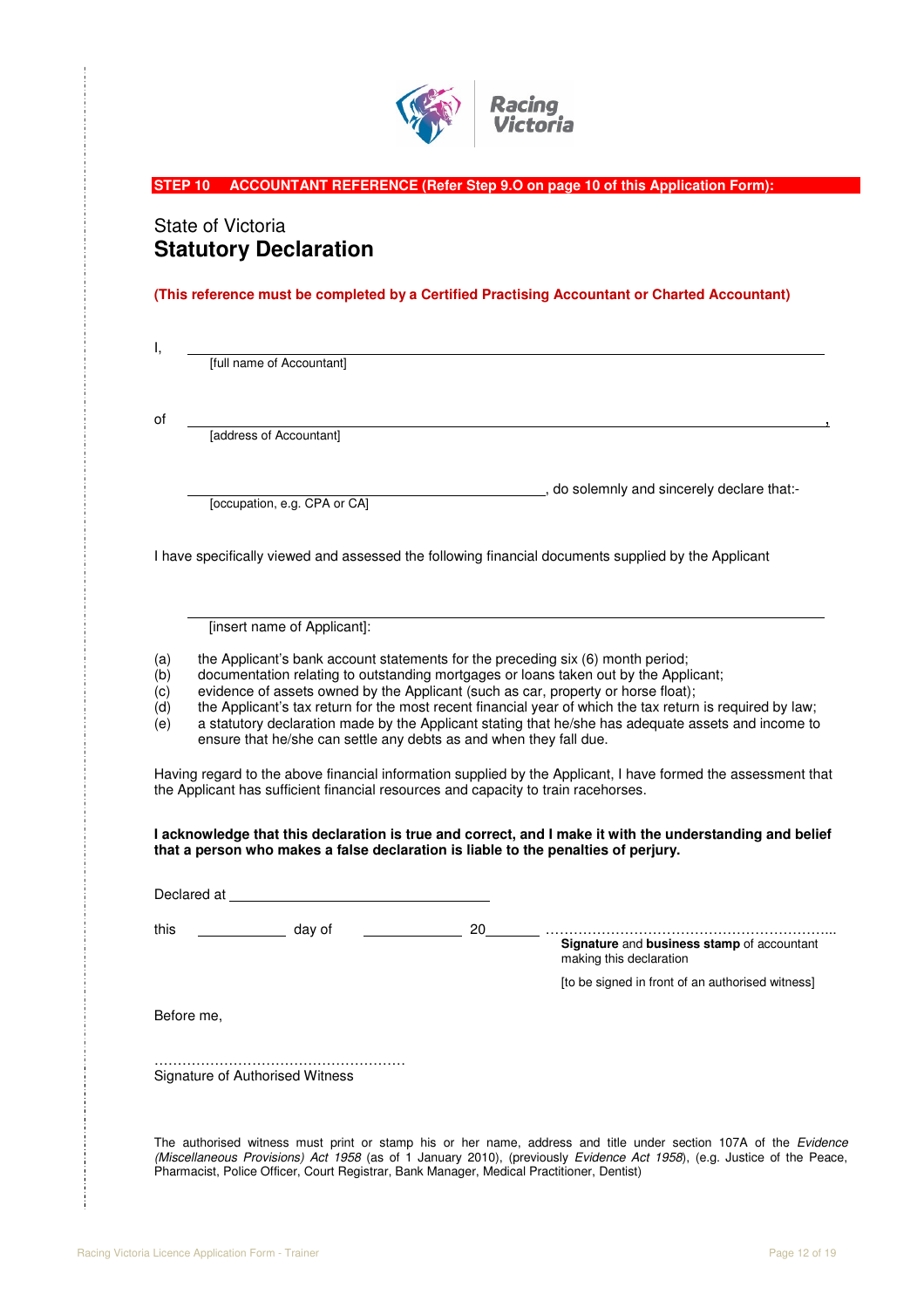### **STEP 11 ATTACH A DETAILED BUSINESS PLAN:**

#### **BUSINESS PLAN**

Please attach a detailed business plan in support of your application:

#### Not required for: General A or Pre Trainer applicants.

#### TICK

#### Yes, I have attached a detailed business plan in support of my application.

Business planning can assist you in increasing the chance of securing finance with a bank, or in growing your business to obtain that competitive advantage. The planning process is essential for your business of training racehorses (even if you intend to perform as a hobbyist) as it will assist in determining what goals and objectives you're aiming to achieve and how to reach these goals and objectives.

Specifically, a three (3) to five (5) year business plan is required. It should represent a vision, strategy, marketing plan, and a finance budget.

#### **What is a business plan?**

A business plan is a formal statement of a set of business goals and objectives, the reasons they are believed attainable, and the plan for reaching those goals and objectives. It may also contain background information about your business/entity attempting to reach those goals and objectives.

Your business plan should feature the following information:

- 1. Summary. This is a brief statement of the overall proposal of the business plan.
- 2. Business/Company Summary. If applicable, include a copy of your ABN Certificate;
- 3. Background. How long has the Business/Company been established? Who has been involved?
- 4. Services. Do you intend to pre-train or prepare horses for racing only? Do you intend to train for nonfamily members?
- 5. Strategy. How do you intend to notify participants of your existence (Marketing Plan)?
- 6. Start-up Objectives. What are your short-term goals within 6 months?
- 7. Long-term Objectives. What are your long-term goals within 3 to 5 years?
- 8. Financial Plan. Start by including the Profit and Loss Budget within Step 12B of this application form.

#### **Who can help me with a business plan?**

Visit www.business.gov.au for assistance in writing a business plan.

You will find free planning tools, checklists and templates available to start the business planning process. The website includes information on assessing if you're ready to start a business and how to write a business and marketing plan.

"... Writing a good business plan can't guarantee success, but it can go a long way toward reducing the odds of failure..."

#### **What if I only intend to trade as a hobbyist, do I still need to prepare a business plan?**

Yes. However, there is **no need** to complete points two (2) and three (3) listed above. However the remained of the points must be addressed.

It can be difficult to determine whether your training activities constitute a hobby or a business. It's vital to understand and know the difference between the two because of the diverse tax, insurance, and legal implications. The simplest way to determine whether you're running a business or a hobby is to ask yourself the following questions:

- Are you commercially training (for non-family members)?
- Do you plan/intend to make a profit?
- Are you regularly and repetitively undertaking training (daily)?
- Is the training planned, organised and carried on in a business-like manner?

If you answer yes to the majority of the above questions, it would be reasonable to assume that you are operating a business. In this instance, running a business has some important taxation implications so please visit this Website for more information: www.ato.gov.au/Business/Starting-and-running-your-small-business

Also, you must apply for an Australian Business Number (ABN), and you may need to register for the Goods and Services Tax (GST). In addition, you should consider whether you need business insurance.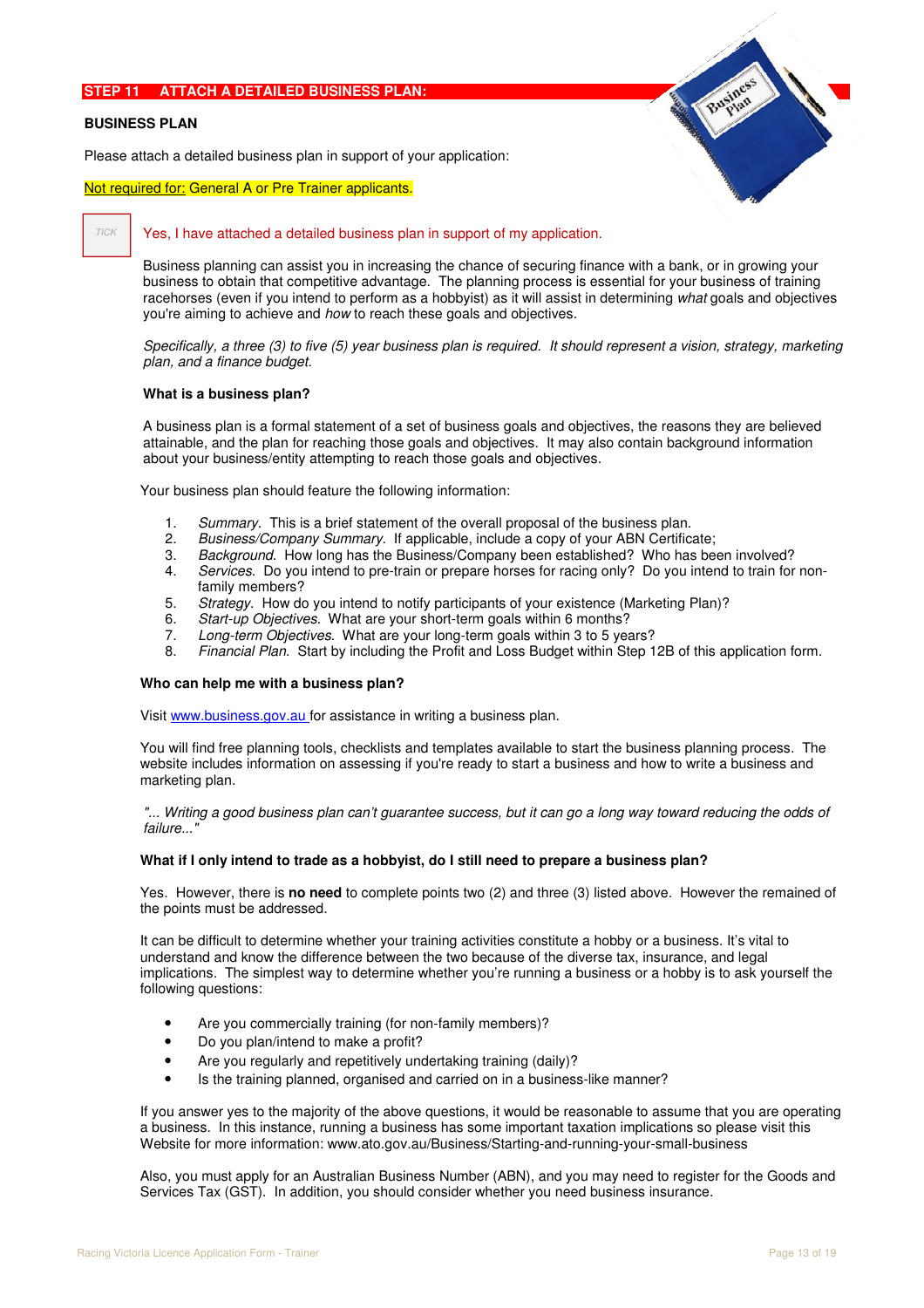

## **STEP 12 ELECTRONIC FUNDS TRANSFER:**

To ensure that prize money accumulated by you is delivered to the correct bank account, please detail below:

| Surname:        | First Name: | D.O.B.:    |
|-----------------|-------------|------------|
|                 |             |            |
| Postal Address: |             |            |
|                 |             | Post Code: |
|                 |             |            |
| Phone:          | Fax:        |            |
| Mobile:         | Email:      |            |
|                 |             |            |

| Australian Business Number: |  |  |  |  |  |  |  |  |  |  |  |
|-----------------------------|--|--|--|--|--|--|--|--|--|--|--|
|                             |  |  |  |  |  |  |  |  |  |  |  |
|                             |  |  |  |  |  |  |  |  |  |  |  |
|                             |  |  |  |  |  |  |  |  |  |  |  |
|                             |  |  |  |  |  |  |  |  |  |  |  |
|                             |  |  |  |  |  |  |  |  |  |  |  |
|                             |  |  |  |  |  |  |  |  |  |  |  |
|                             |  |  |  |  |  |  |  |  |  |  |  |
|                             |  |  |  |  |  |  |  |  |  |  |  |
|                             |  |  |  |  |  |  |  |  |  |  |  |
|                             |  |  |  |  |  |  |  |  |  |  |  |
|                             |  |  |  |  |  |  |  |  |  |  |  |
|                             |  |  |  |  |  |  |  |  |  |  |  |
|                             |  |  |  |  |  |  |  |  |  |  |  |

Account Holder Name:

|            | Name of Bank/Financial Institution: |  |                 |                 |  |  |               |             |
|------------|-------------------------------------|--|-----------------|-----------------|--|--|---------------|-------------|
| BSB:       |                                     |  | Account Number: |                 |  |  |               |             |
|            |                                     |  |                 |                 |  |  |               |             |
|            | Are you GST Registered? (tick): YES |  |                 | NO <sup>®</sup> |  |  |               | <b>Sign</b> |
| Signature: |                                     |  |                 |                 |  |  | Today's Date. |             |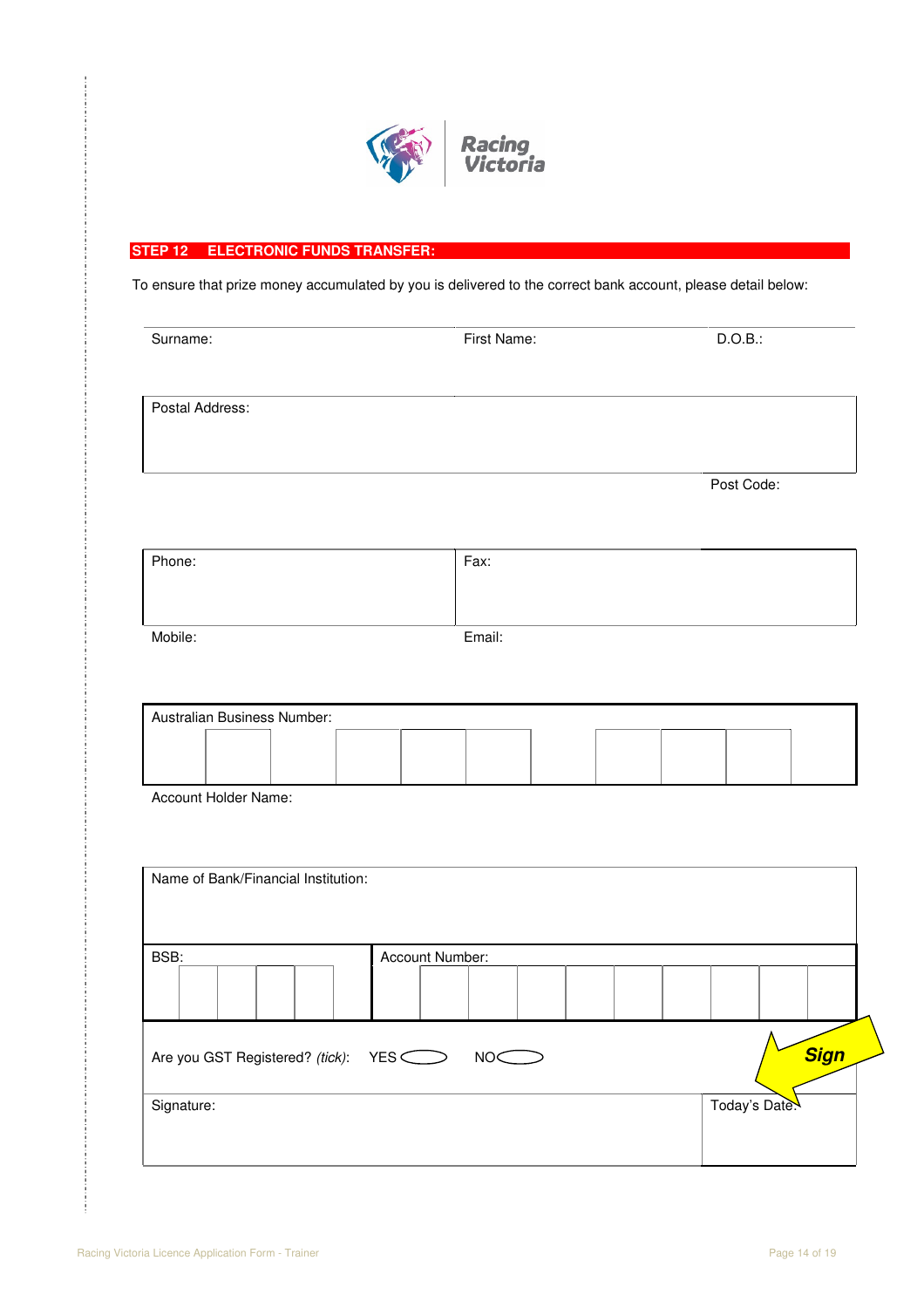

#### **STEP 13 GST REQUIREMENTS:**

Surname: Einst Name: Einst Name: Einst Name: B.O.B.: B.O.B.: B.O.B.: B.O.B.: B.O.B.: B.O.B.: B.O.B.: B.O.B.: B.O.B.: B.O.B.: B.O.B.: B.O.B.: B.O.B.: B.O.B.: B.O.B.: B.O.B.: B.O.B.: B.O.B.: B.O.B.: B.O.B.: B.O.B.: B.O.B.: B

As an impending Trainer your ABN (Australian Business Number)/GST registration status will determine whether or not payments to you under the new stakes payment system will include a GST component or whether a withholding tax will apply.

Under the new Pay As You Go (PAYG) system if a supply is made and the payee (you) does not provide an ABN on an invoice, the payer is obliged to withhold tax at the rate of 46.5%. The only exception to this rule is where the supply relates to a hobby.

It is therefore necessary that the industry establishes your ABN/GST status. To this end it is essential that you complete the below questionnaire. Please indicate your response by marking a tick for either YES or NO:

1. HAVE YOU REGISTERED OR DO YOU INTEND TO REGISTER FOR AN ABN?

 $Yes \frown$  Go to item 2;

 $No \ \bigodot$  Go to item 3.

#### 2. WILL YOU BE REGISTERING FOR THE GST SYSTEM?

Yes Since you have or intend to register for an ABN and for GST we will require you to provide us with your ABN. Any payments to you will include a GST component. If we do not receive your ABN we are required by law to withhold PAYG tax at the rate of 46.5% from all payments:

| Australian Business Number: |  |  |  |  |  |  |  |  |  |  |  |  |
|-----------------------------|--|--|--|--|--|--|--|--|--|--|--|--|
|                             |  |  |  |  |  |  |  |  |  |  |  |  |
|                             |  |  |  |  |  |  |  |  |  |  |  |  |

No  $\bigcirc$  As your intention is to register for an ABN and not for GST we will require notification of your ABN for our records. If we do not receive your ABN we are required to withhold PAYG tax at the rate of 46.5% from all payments.

#### 3. DO YOUR OPERATIONS RELATE TO A HOBBY?

Yes Sellowing declaration stating that supplies you make to the racing industry relate to a hobby. In the circumstances we will not withhold PAYG tax at 46.5% of all payments.

I, ……………………………………...…………………………………hereby declare that my operation as a TRAINER is conducted as a hobby (not a business).

No  $\bigcirc$  You will be required to register for an ABN or the industry will withhold 46.5% of any stakes payments due to you.

Signature: Today's Date: Today's Date:

**Sign**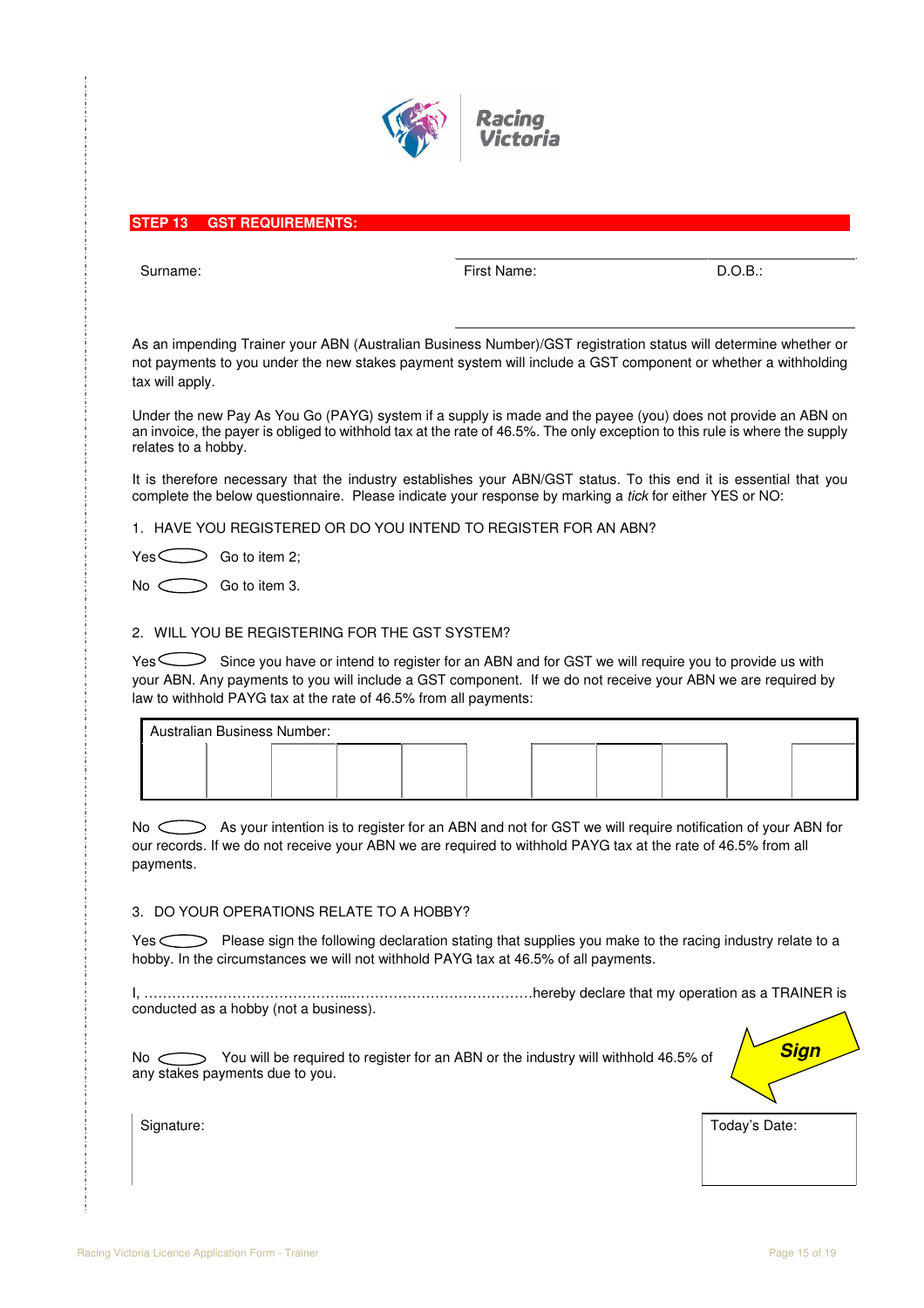Submit Steps 1 to 13 to Racing Victoria for review.

Retain Steps 14 to 20 for your personal records.

.....

............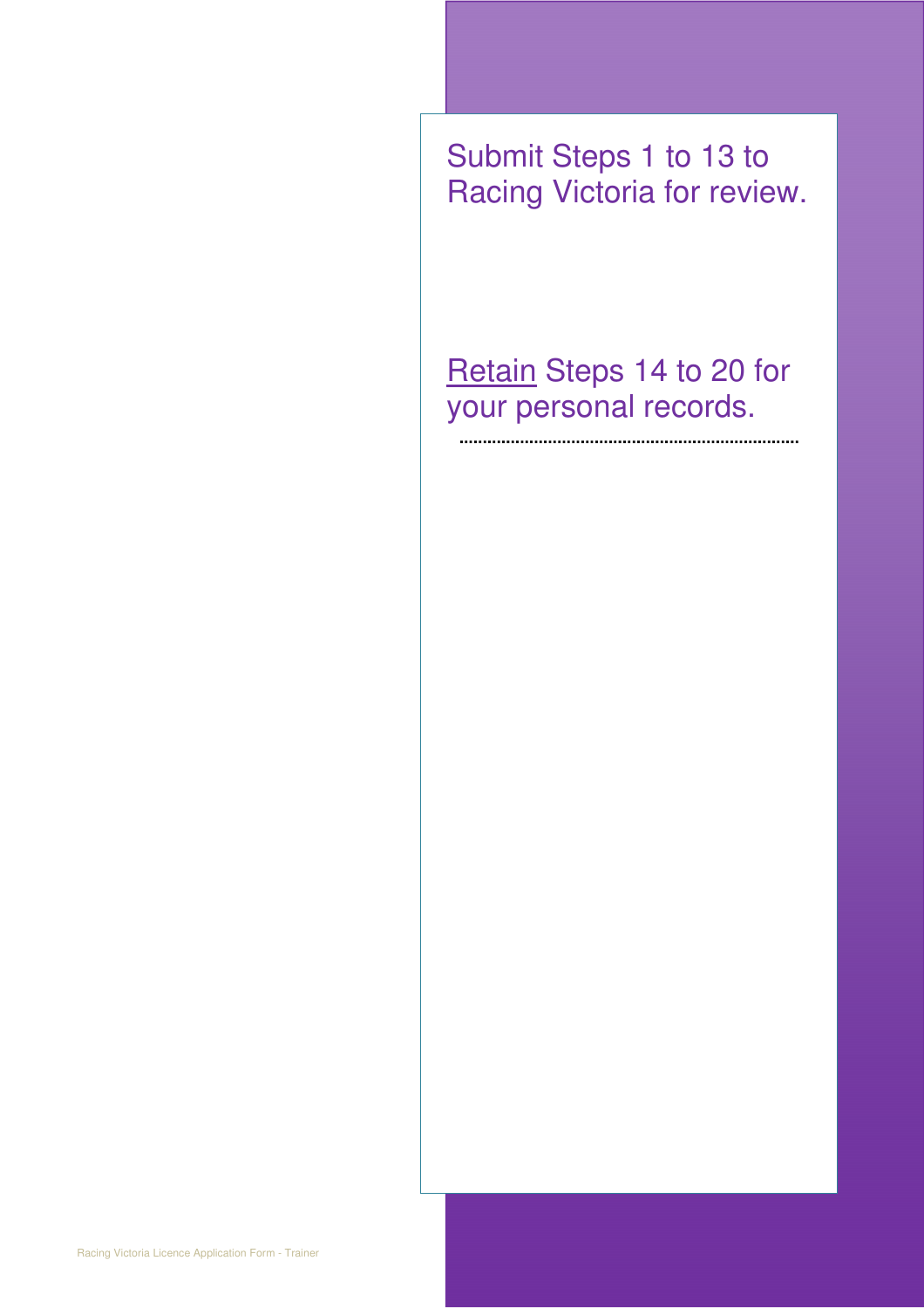

#### **Racing Australia**

**ACCESSI**NG DECISION Level 1 Racing Centre 400 Epsom Road FLEMINGTON VIC 3031 T: 1800 954 143 Email: licensing@racingaustralia.horse Website: www.racingaustralia.net.au

# **RETAIN THIS SECTION FOR YOUR RECORDS**

### **WHAT HAPPENS NEXT?**

### **STEP 14 YOU WILL BE CONTACTED:**

Upon the submission of your application, we will contact you within ten (10) business days to outline to you whether your application is considered incomplete or whether your application is ready to progress to the next step, being the interview stage with the Licensing Panel.

In the event of an incomplete application, **you will be contacted via your email listed within Step 2 of this application form**.

#### **STEP 15 INTERVIEW:**

Upon receipt of your completed application form (including additional information as requested), an interview will be arranged. You will be required to meet with the Licensing Panel to discuss your application further.

During the interview, you will be asked to exhibit your knowledge relating to, but not limited to, the following areas:

- I. The Rules of Racing (relating to trainers);
- II. Raceday procedures;
- III. Standard Veterinary points;
- IV. The training schedule of the horse;
- V. The Class / Ratings structure of racing;
- VI. The process to nominate, weight (allocation), accept and lodge a rider;

**It is strongly recommended that you familiarise yourself with the Rules of Racing (Rules) as your application cannot progress beyond the interview stage unless you show an above average understanding of these Rules. Importantly, you may be required to complete a written assessment relating to the Rules of Racing.** 

A copy of these Rules can be located via the Racing Victoria Website - www.rv.racing.com (Under Racing And Integrity, Rules at the top of the home page).

#### **STEP 16 STABLE INSPECTION:**

Shortly after your interview, your nominated stables will be inspected by a Steward. Aspects under review during this inspection will include:

- I. Location of property;
- II. Occupational Health and Safety compliance;
- III. Quality of stabling;
- IV. Security of premises;
- V. Feed and tack rooms set up;
- VI. Safety of prohibited substances;
- VII. The condition of horses.

**If the property in which your stables are located is not considered to be in a satisfactory condition by the Steward, your application cannot progress beyond this inspection.** A practical assessment may also be undertaken.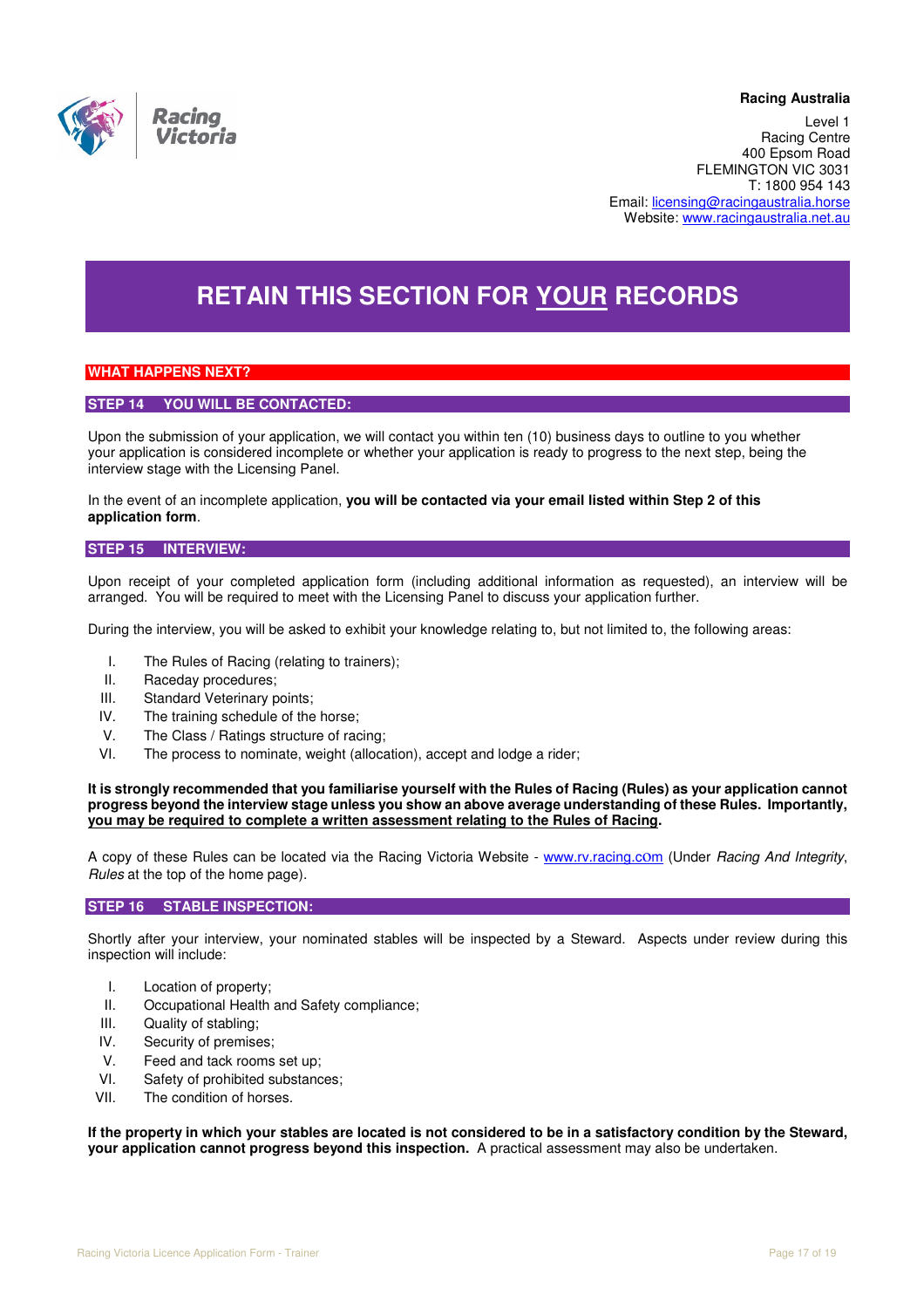#### **STEP 17 LICENSING PANEL DECISION:**

All applications are then summarised and placed before the Racing Victoria **Licensing Panel**, where each application is considered on an individual basis. The Panel meets monthly in the last week of each month (**excluding January**).

Based upon the information supplied, the Licensing Panel may:

- approve the licence application;
- offer a varied licence (vary an application offer);
- defer an application until further information is presented;
- request a further assessment on the Rules of Racing;
- refer an application to the Racing Victoria Board;
- deny a licence.
- request additional information or further clarification from the applicant regarding the application; or
- approve the application (pursuant to a delegation from the Racing Victoria Board).

#### **STEP 18 RACING VICTORIA BOARD:**

The Board of Racing Victoria meets monthly (**excluding January**). Where a decision is referred to the Board by the Licensing Panel, the Board will consider your application, along with any recommendation of the Licensing Panel. The Board may approve (including subject to conditions), vary, defer or deny licence applications.

#### **STEP 19 NOTIFICATION:**

You will be notified of the Board's decision **by email on the Monday immediately following the Board meeting**. In addition to this, an official notification letter will be emailed within five (5) working days of the Board meeting.

If your application is approved, an invoice requesting payment of your licence will accompany the notification letter. You will need to return the **invoice** along with **evidence that you have received approval from a Race Club to utilise its training**  facilities. Importantly, until you have returned this invoice and evidence of Race Club training facilities approval to Racing Victoria, you cannot enter or nominate a horse for any race or organised trial, nor can you use an approved Racing Victoria training facility.

It is at your discretion as to when you apply for Race Club approval however submission of this approval to Racing Victoria is only required post-Board.

#### **What if my application is denied?**

If your application is denied, you have a Right of Review as follows -

Right of Review - In accordance with section 83Q of the *Racing Act 1958* (Vic), you may apply to the Victorian Administrative and Civil Tribunal (VCAT) for review of the Racing Victoria Board decision not to grant a licence. An application for review must be made within 28 days from the date of the Racing Victoria notification letter.

#### **STEP 20 JUMP OUT OR OFFICIAL TRIAL**

If you are granted a trainer's licence, once you have paid the annual (or pro-rata) licence fee, your next step may be to present a runner in a Jump-out or Official Trial to the satisfaction of Racing Victoria Stewards prior to nominating horses for racing.

For these purposes, you will be required to fully tack your trial runner under the observance of the officiating Steward at all times. Furthermore, the horses' performance in the Jump-out or Official Trial will be assessed by the Steward.

#### **TRACK WORK (may apply to Pre-Trainer applicants only):**

If you are granted a Pre-Trainer licence, and have paid the annual licence fee, you next step is to present a horse for track work purposes to the satisfaction of Racing Victoria Stewards.

For these purposes, you may be required to fully tack your horse under the observance of the officiating Steward at all times (Note: Saddling duties may be completed at your nominated stables or at a registered training venue).

#### **HOW CAN YOU CONTACT US?**

For any queries relating to this application or the Trainer Licensing Policy, please contact a friendly member of Racing Australia by telephone on 1800 954 143 or via email at licensing@racingaustralia.horse